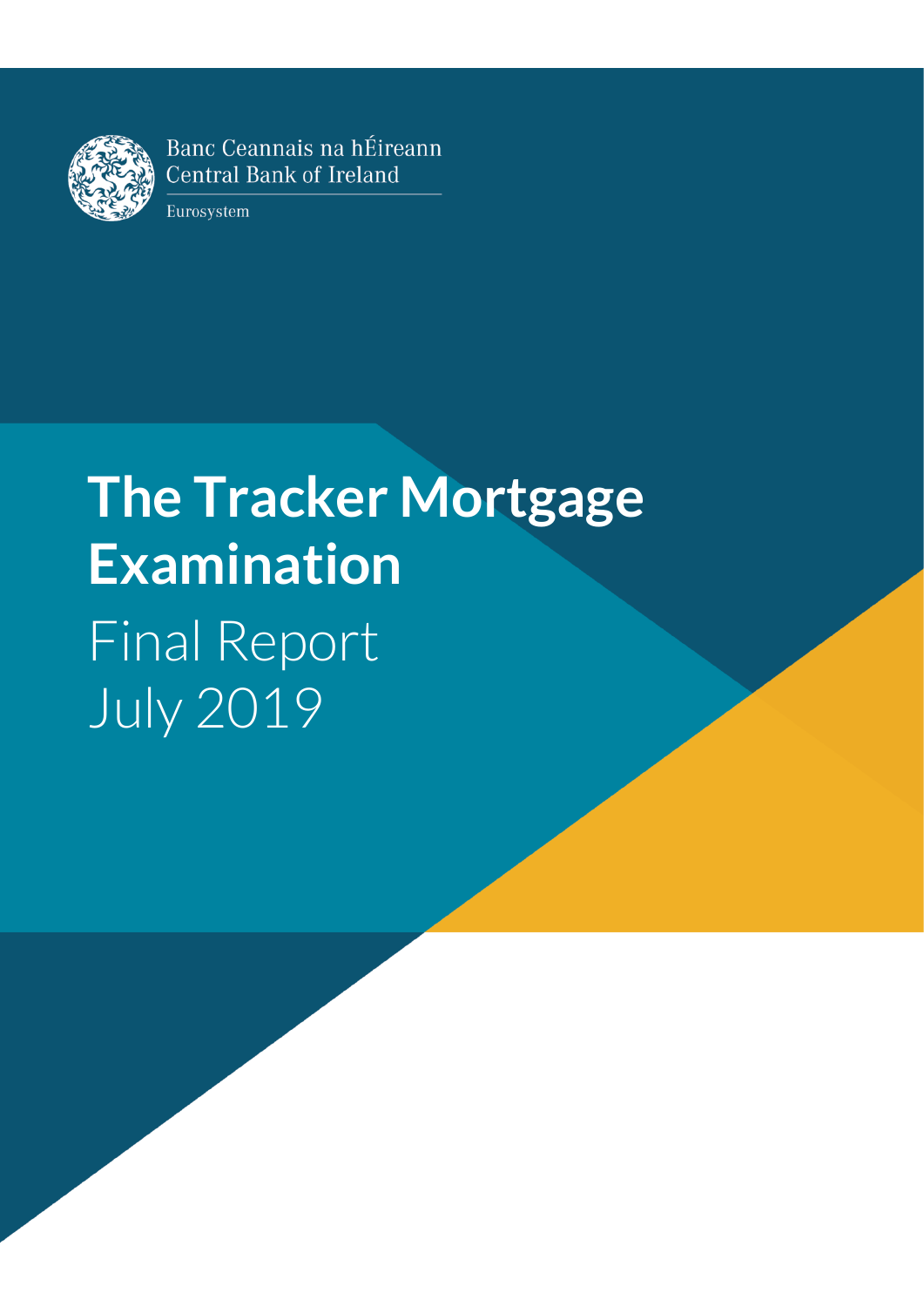## **Contents**

| 1.                                                              |  |  |
|-----------------------------------------------------------------|--|--|
| 1.1.                                                            |  |  |
| 1.2.                                                            |  |  |
| 1.3.                                                            |  |  |
| Strengthening the Regulatory Framework  8<br>1.4.               |  |  |
| 1.5.                                                            |  |  |
| 2.                                                              |  |  |
| 3.                                                              |  |  |
| 3.1. Customers included for Redress and Compensation in the     |  |  |
|                                                                 |  |  |
|                                                                 |  |  |
|                                                                 |  |  |
|                                                                 |  |  |
|                                                                 |  |  |
| 3.2.2. Range of Payments Made to Affected Customers 23          |  |  |
|                                                                 |  |  |
| 3.3. Supervisory Programme for the Examination 25               |  |  |
|                                                                 |  |  |
|                                                                 |  |  |
|                                                                 |  |  |
|                                                                 |  |  |
| 3.4.4. Redress, Compensation and Causation Inspections  28      |  |  |
|                                                                 |  |  |
|                                                                 |  |  |
| 4.                                                              |  |  |
|                                                                 |  |  |
|                                                                 |  |  |
| 4.3. Financial Services and Pensions Ombudsman and the Courts34 |  |  |
| 5.                                                              |  |  |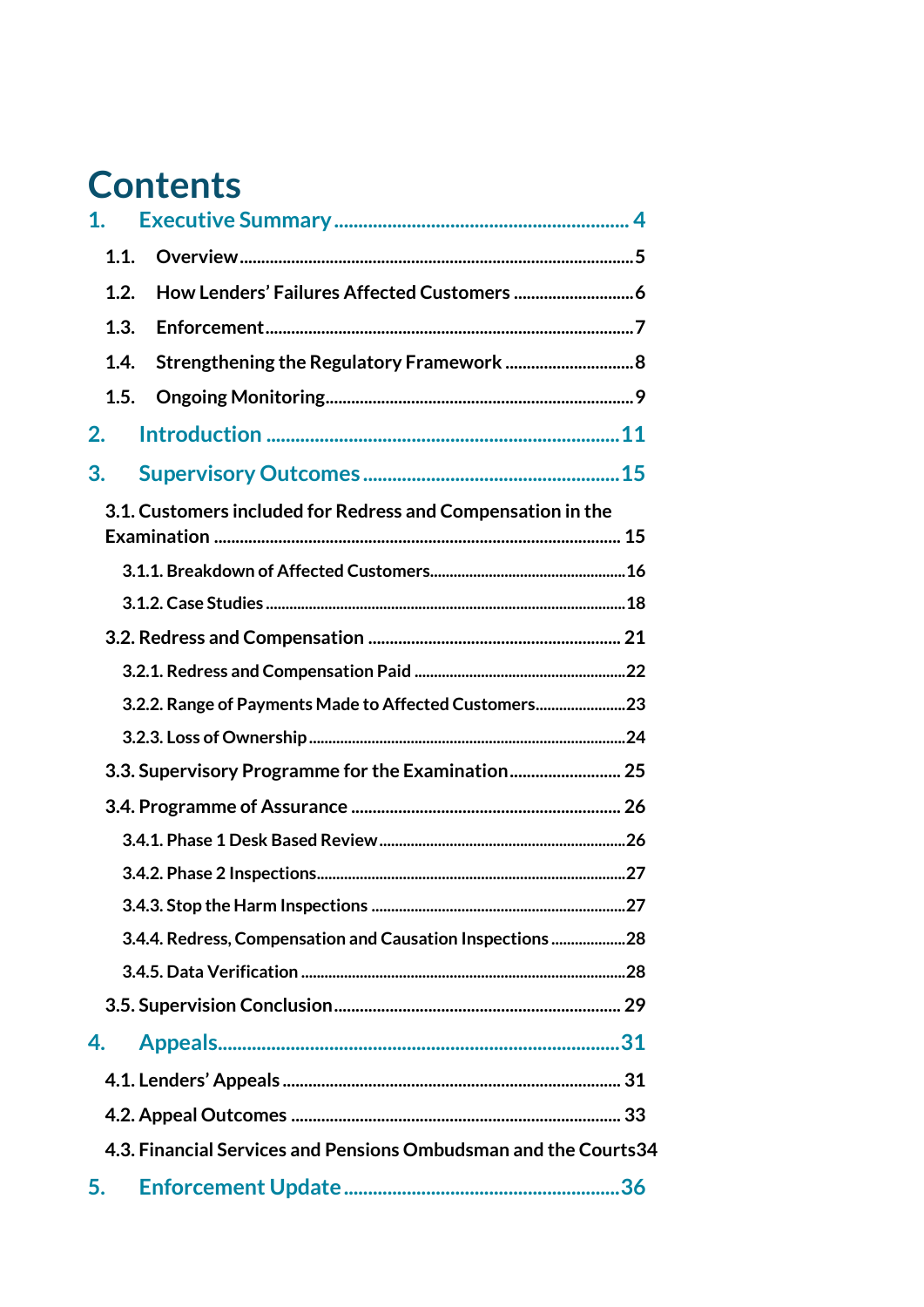| 6. Strengthening the Regulatory Framework for                          |    |
|------------------------------------------------------------------------|----|
|                                                                        | 37 |
| 6.1. Development and Roll-Out of an Enhanced Supervisory Tool to       |    |
| 6.2. Enhanced Approach to Financial Conduct Regulation  38             |    |
| 6.2.1. Review of the Behaviour and Culture of the Irish Retail Banks39 |    |
|                                                                        |    |
|                                                                        |    |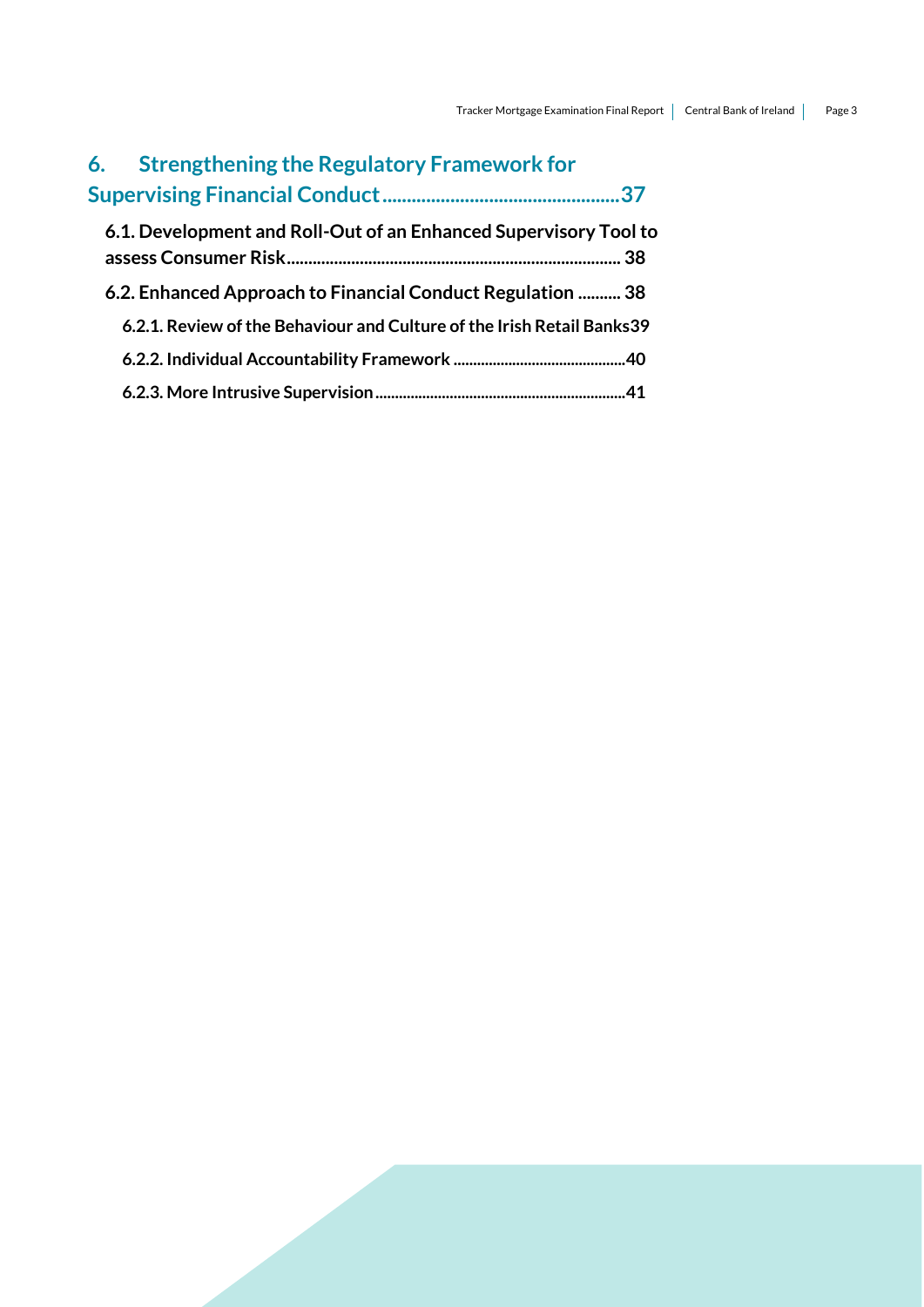## <span id="page-3-0"></span>**1. Executive Summary**

The scale of lenders' tracker mortgage failings was industry-wide, causing distressing – and in some cases devastating – consequences for customers. It required a robust and comprehensive regulatory response that required lenders to identify affected customers and to redress and compensate them for the harm the lenders had caused.

The Tracker Mortgage Examination (the 'Examination') was that regulatory response. It is the largest, most complex and significant consumer protection review the Central Bank of Ireland (the 'Central Bank') has ever undertaken, probing all lenders who ever offered tracker mortgage products in Ireland.<sup>1</sup> Arising from the Examination and issues pursued with lenders pre-Examination, lenders have identified c. 40,100 customers affected by tracker mortgage failings and paid out c. €683 million in redress and compensation to end May 2019.

The circumstances in which customers lost their tracker mortgage entitlements are the subject of the Central Bank's separate enforcement investigations. We recently concluded an enforcement investigation where we reprimanded one of the main lenders and imposed a very significant monetary penalty – the largest imposed on any regulated firm by the Central Bank to date – in respect of serious failings affecting tracker mortgage customers. <sup>2</sup> We continue to pursue our investigations against all the other main lenders.

The Central Bank serves the public interest by safeguarding monetary and financial stability and by working to ensure that the financial system operates in the best interests of consumers and the wider economy. In line with our mandate, the Central Bank intervened with a number of lenders over the 2008-2015 period in relation to tracker mortgages, including requiring certain lenders to offer affected customers the right to return to a tracker

.

Lenders have paid €683 million in redress and compensation. Lenders have identified 40,100 affected customers

<sup>1</sup> For the purposes of the Examination, a 'Tracker Interest Rate**'** refers to the interest rate applied to a mortgage product: 1) which tracks a rate which comes from a publicly available source which can be verified by both the customer and the regulated entity, including without limitation, a rate that tracks the European Central Bank ('ECB') main refinancing operations rate; and 2) which is calculated in a manner similar to a rate which falls within 1) above, and includes interest rates calculated on the basis of a fixed rate margin and/or pricing promise.

 $\mathcal{D}$ https://www.centralbank.ie/news/article/press-release-enforcement-action-permanent-tsb-30 may-2019.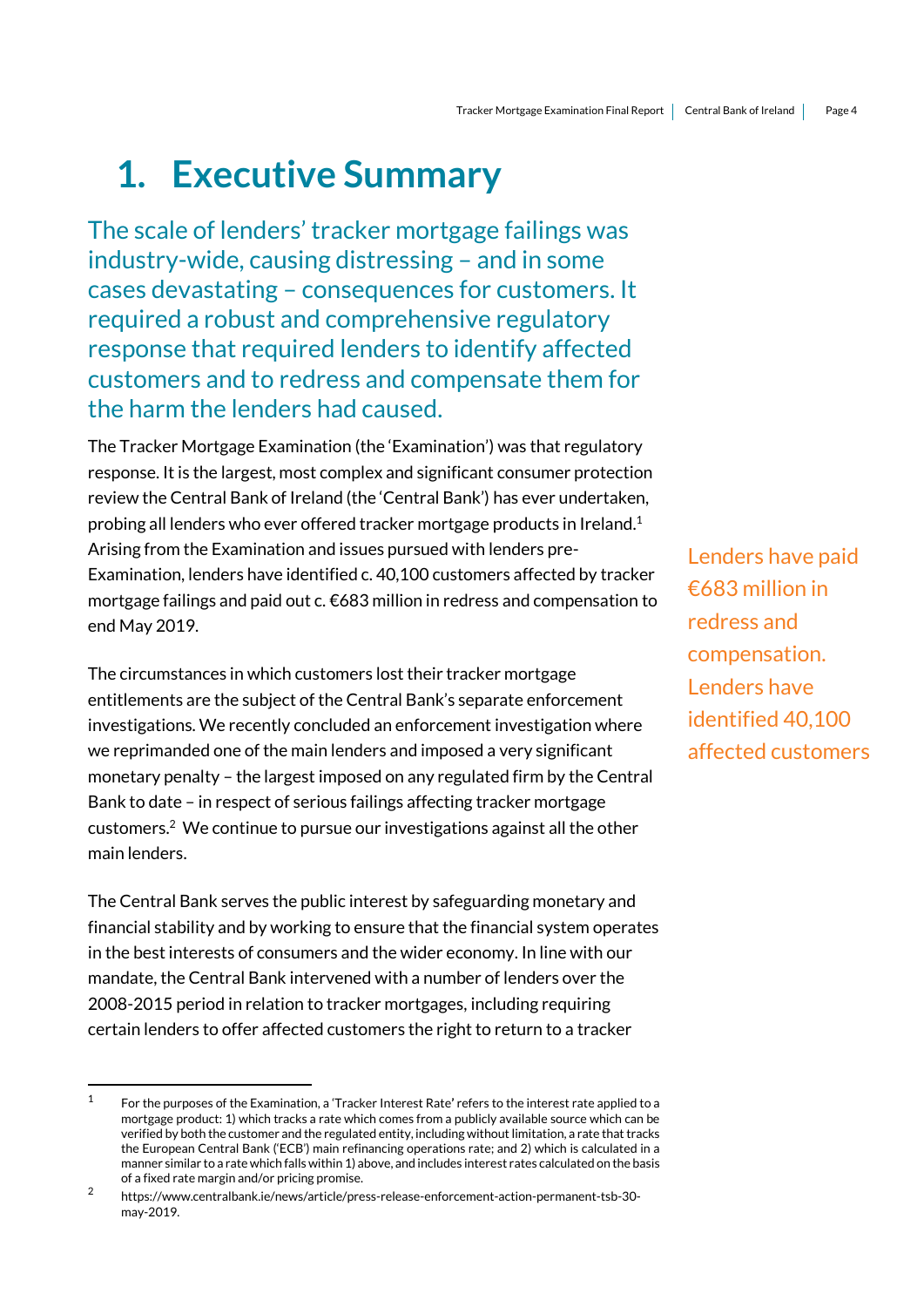rate and/or payment of redress and compensation. <sup>3</sup> At the same time, the Central Bank strengthened the regulatory protections for tracker mortgage customers.

The Central Bank launched the Examination in 2015 after it became clear through combined supervisory and enforcement work and from information supplied by consumer advocates, members of the public and public representatives that tracker related issues could potentially be industrywide.

The Central Bank is today publishing its final report as we are satisfied, following extensive supervisory challenge and assurance work, that the affected groups of customers have now been identified, that redress and compensation is nearing completion and that the supervisory phase of the Examination can be concluded accordingly.

While the supervisory phase of the Examination is now concluded, the Central Bank will continue to monitor the outcomes of any complaints, appeals and court cases. If any new information of a systemic nature comes to light, we will of course investigate.

### <span id="page-4-0"></span>**1.1. Overview**

The Central Bank put in place a Framework (the 'Framework') for conducting the Examination and 15 lenders were in scope. 4

It is important to stress that lenders are responsible in the first instance for how they treat their customers. Yet, notwithstanding the serious issues of customer detriment under consideration in the Examination, some lenders initially attempted to minimise the number of affected customers to whom they would have to pay redress and compensation.

The Central Bank, in line with its mandate, intervened at all appropriate stages of the Examination to counteract this. Through a series of intensive engagements and intrusive supervision, the Central Bank successfully challenged lenders to include an additional c. 20,000 customer accounts representing c. 60 per cent of the total number of accounts identified through the Examination.

.

The supervisory phase of the Examination is now concluded

Lenders are responsible in the first instance for how they treat their customers

<sup>&</sup>lt;sup>3</sup> Since 2008, the Central Bank has pursued tracker mortgage issues with lenders. Approximately 7,100 affected customers were remediated outside of the Examination. The 7,100 number is included in the overall number of affected customers of c. 40,100. Redress and compensation of c. €47 million was provided by permanent tsb plc and Springboard Mortgages Ltd outside of the Examination.

<sup>4</sup>  For the full list of lenders see Section 2 of this report.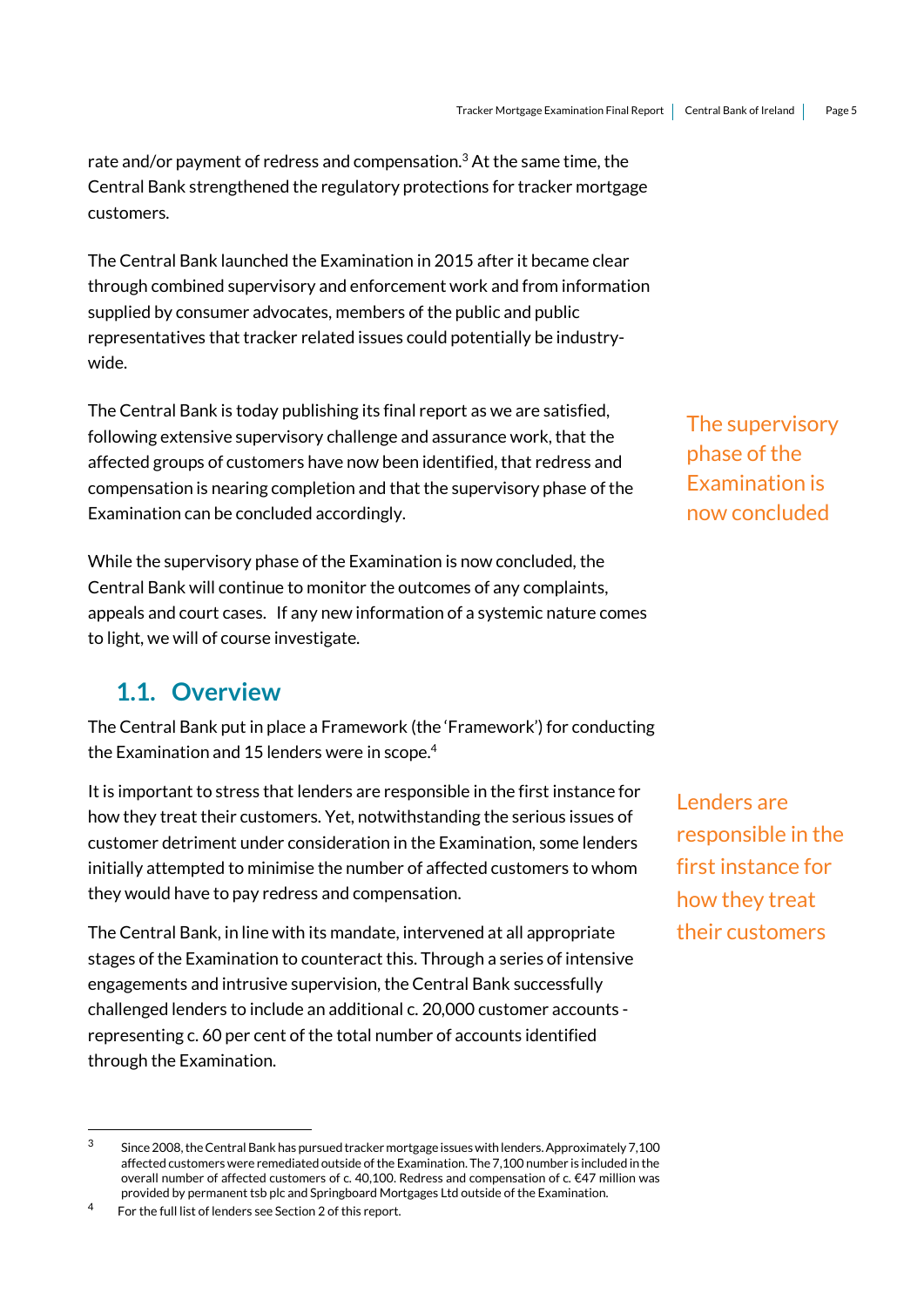Similarly, the Central Bank judged the initial redress and compensation schemes proposed by some lenders to be materially deficient. We reviewed more than 30 iterations and had an estimated 220 engagements with lenders in relation to their proposed redress and compensation schemes, driving substantial improvements in both their schemes and their appeals processes for the benefit of their customers.

## <span id="page-5-0"></span>**1.2. How Lenders' Failures Affected Customers**

While numbers alone cannot give the full picture of the impact that lenders' failures have had on tracker mortgage customers, up to and including the loss of homes and properties in some cases, they nevertheless highlight the scale of the detriment caused:

- The total number of affected customer accounts identified through the Examination is c. 33,000 to end May 2019. When added to the c. 7,100 cases remediated following Central Bank intervention prior to the Examination, it brings the total number of accounts affected by tracker mortgage related issues to c. 40,100.
- Total redress and compensation paid to affected customers stood at c. €683 million at end May 2019. This comprises c. €636 million paid through the Examination and c. €47 million paid outside the Examination.
- Offers of redress and compensation have been made in respect of 98 per cent of affected accounts, with two per cent remaining to receive payment at end May 2019. The accounts remaining to be paid chiefly comprise recently identified affected customer accounts and ones whom lenders have been unable to contact to date. The Central Bank has set out its expectation that lenders hold redress and compensation payments for uncontactable customers in a special ring-fenced account and lenders may not profit from these proceeds.
- At end May 2019, customers lost 99 Private Dwelling Homes ('PDH') and 216 Buy-to-Let ('BTL') properties as a result of lenders' failings.

Dependent on the circumstances of each individual case, where loss of property occurred, further amounts may have been paid to reflect the additional detriment, including, for example, payments to reflect increases in property value, or the write-off of residual debt:

Offers of redress and compensation have been made in respect of 98 per cent of affected accounts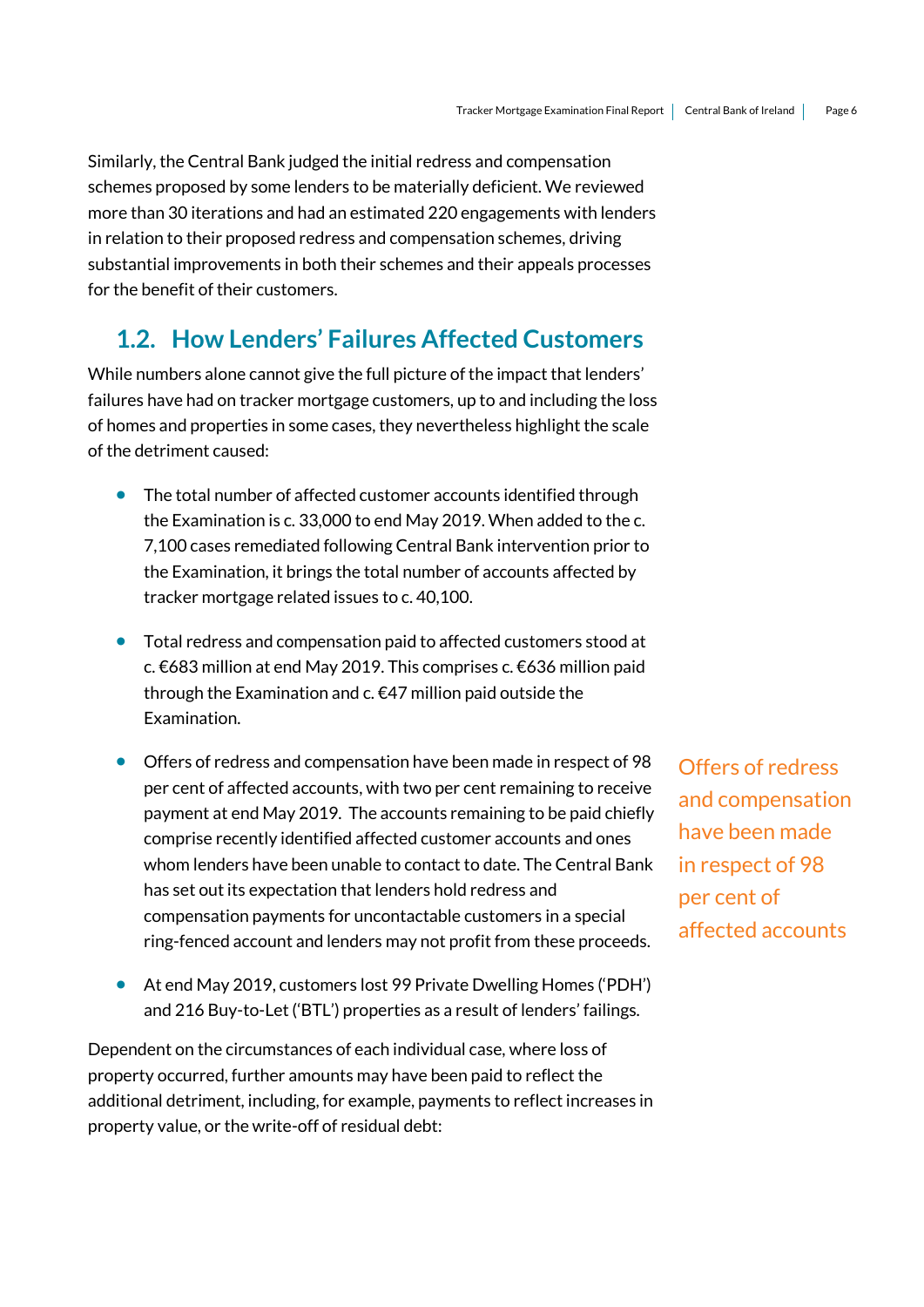- Within the terms of their schemes lenders included minimum payments to customers who lost properties of €25,000 for BTL properties and €50,000 for PDHs.
- The average redress and compensation paid in respect of loss of ownership of PDHs due to lenders' tracker mortgage failures is c. €194,000 and the average for BTLs c. €162, 000. Further details on redress and compensation paid are contained in Section 3.2 of the report.

The Central Bank also required lenders to set up an independent appeals process to deal with affected customers who were dissatisfied with any aspect of the redress and compensation offer they received from their lender.

 To date, ten per cent of affected customers have made appeals. The lenders' independent appeals panels have awarded customers c. €7m at end May 2019, with the majority of upheld appeals arising from awards for additional detriment due to personal customer circumstances of which the lender may not have been aware at the time the original redress and compensation was awarded.

The case studies in Section 3 of this report set out for illustrative purposes the effect of lenders' failures on their customers, while Section 3.2 breaks down redress and compensation paid.

## <span id="page-6-0"></span>**1.3. Enforcement**

.

The supervisory phase of the Examination focused on identifying affected customers and ensuring they were appropriately redressed and compensated by the lenders. Whilst the supervisory phase is now complete, the Central Bank's work in relation to tracker mortgage related issues has not concluded. We continue our ongoing enforcement investigations to determine how and why customer detriment happened.

Financial misconduct on the part of regulated entities will have serious consequences. The gravity with which we view tracker related failings is demonstrated by the €21 million fine recently imposed on a main lender in the first enforcement outcome arising from the Examination. <sup>5</sup> This is the largest fine imposed on a regulated firm by the Central Bank to date. The enforcement investigations are firstly examining the exact circumstances surrounding how and why customers lost their trackers and how lenders

The Central Bank is continuing its enforcement investigations to determine how and why customer detriment happened

<sup>5</sup> The Central Bank earlier imposed a fine of €4.5m on Springboard Mortgages Limited, which is part of the PTSB Group, in 2016 in respect of breaches of its obligations to tracker mortgage customers.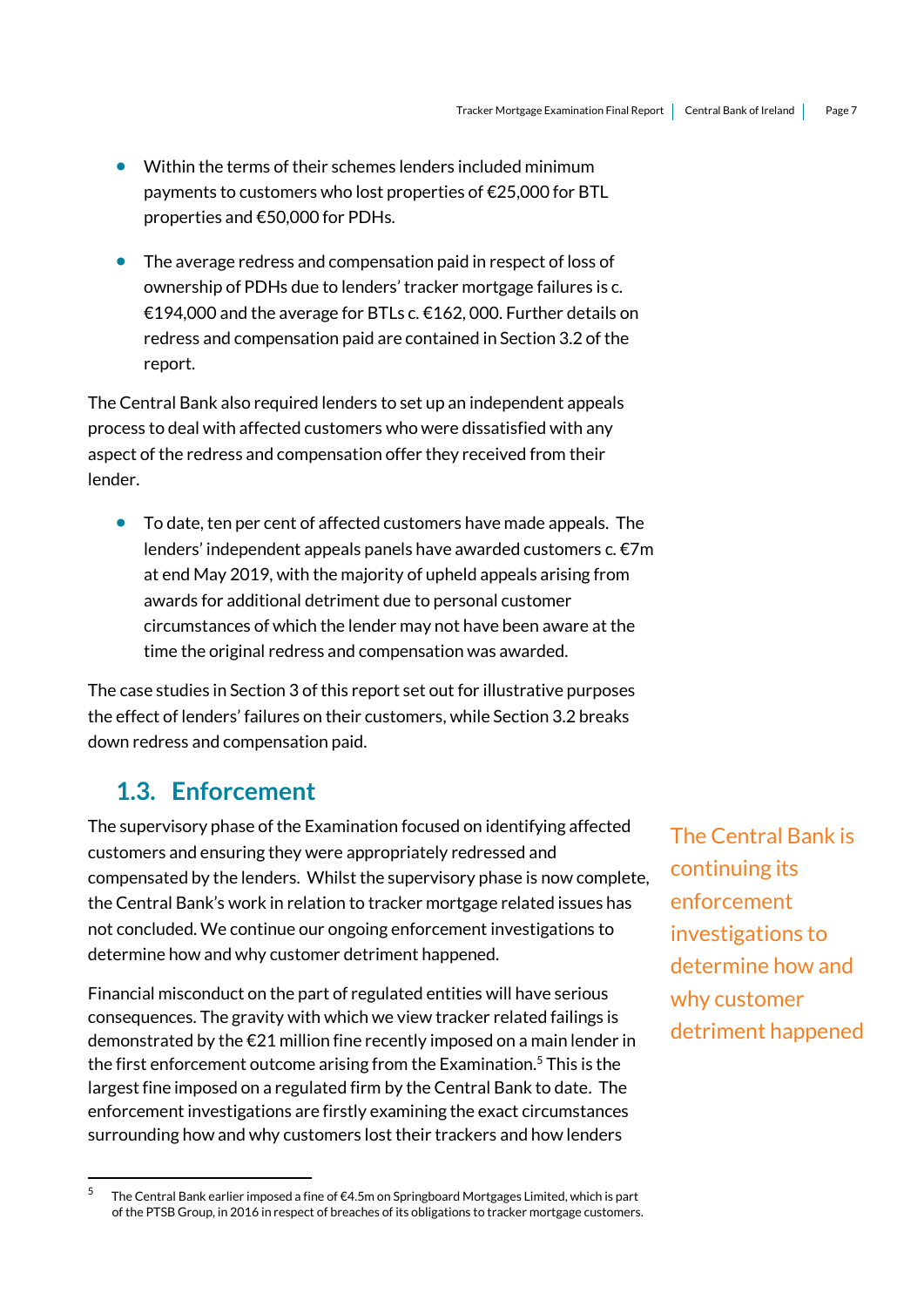dealt with complaints relating to tracker mortgage related issues. Secondly, they are examining instances where lenders may have failed to have the requisite safeguards in place to ensure that they implemented the 'Stop the Harm' principles properly.<sup>6</sup> Finally, they are considering the actions of individuals which may be relevant to establishing how and why customers lost their trackers.

The Central Bank cannot comment on the specifics of ongoing investigations. As the investigations were commenced at different times, they will conclude on different timelines.

## <span id="page-7-0"></span>**1.4. Strengthening the Regulatory Framework**

In the decade since the financial crisis, a series of international and domestic scandals has highlighted why a robust regulatory system – coupling assertive supervision with strong redress and enforcement powers – will remain paramount in order to safeguard stability and protect consumers.

In keeping with that objective, and working within national and international frameworks, the Central Bank continually evolves our system of supervision for the regulated financial services sector as a whole. Our work in the Examination will feed into that process.

The Examination has exposed a clear lack of a consumer-focused culture in lenders. While many lenders publicly state they put their customers first, the evidence from the Examination suggests otherwise.

While responsibility for preventing detriment to consumers rests firmly with regulated entities, the Central Bank has taken steps to strengthen the regulatory framework. These measures include an enhanced approach to financial conduct regulation, the introduction of a new Consumer Protection Risk Assessment model ('CPRA'), a review of the behaviour and culture of the five main Irish retail banks and a commitment to conducting more frequent targeted conduct supervision of those firms that pose the greatest potential harm to consumers.

In addition, and arising from the recommendations in the Central Bank's Report on the Behaviour and Culture of the Irish Retail Banks, the Central Bank has made proposals to the Minister for Finance for the introduction of an Individual Accountability Framework, to include a Senior Executive Accountability Regime. The Central Bank has also sought the introduction of

1

The Examination exposed a clear lack of consumerfocused culture in **lenders** 

<sup>6</sup> The 'Stop the Harm' principles were put in place to ensure that potentially affected customers did not lose possession of their properties while lenders were carrying out their reviews.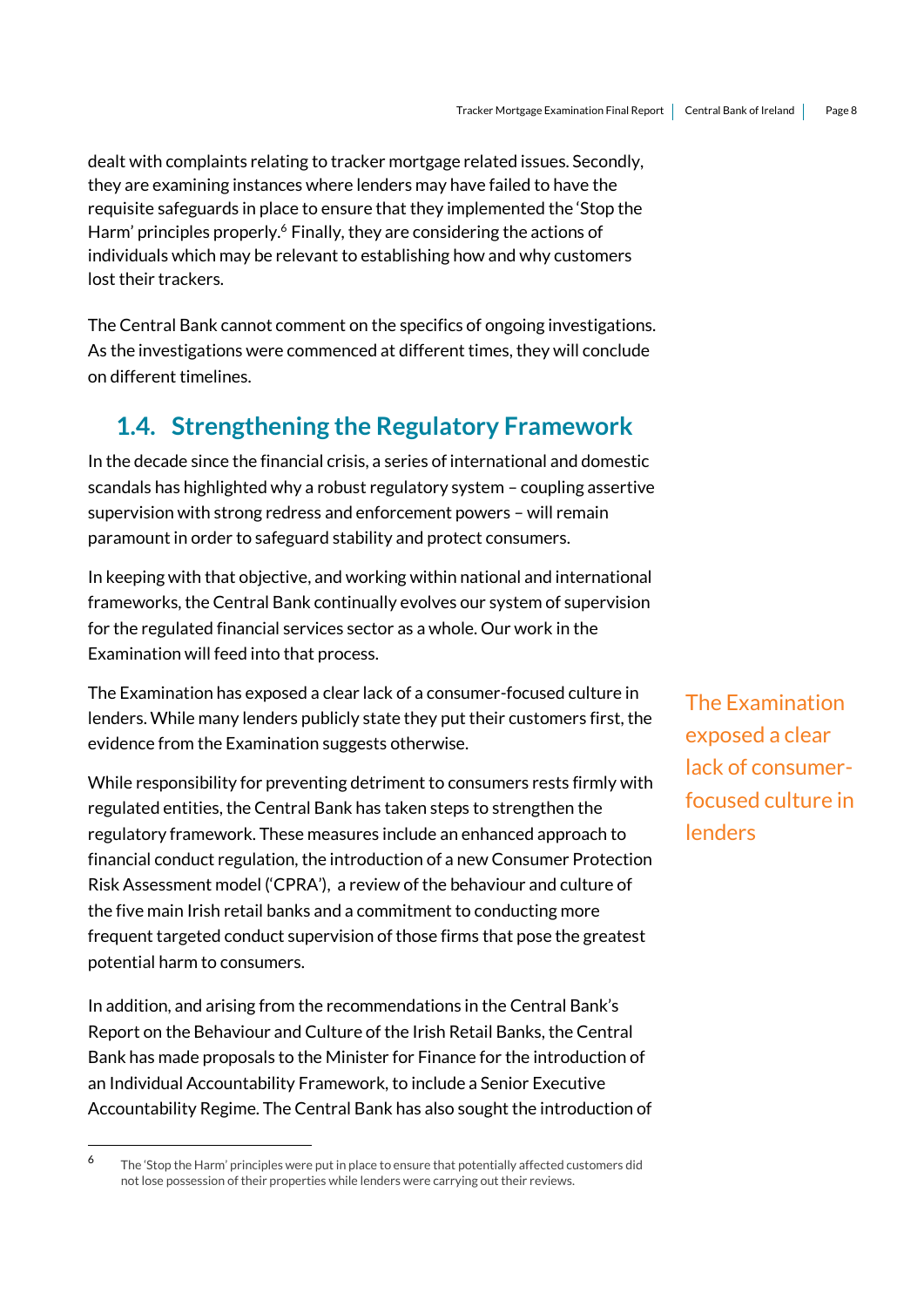enforceable conduct standards for regulated firms and the individuals working within them and the removal of the requirement to prove participation in the context of the Administrative Sanctions Procedures.<sup>7</sup>

We believe that the proposed Individual Accountability Framework will ensure greater accountability by placing obligations on regulated entities and senior individuals within them to set out where responsibility and decision making lie for their business along with a statutory duty of responsibility on senior individuals to take reasonable steps to prevent breaches occurring. This would assist the Central Bank in assigning responsibility to individuals and limit their ability to avoid liability for regulatory wrongdoing.

Accordingly, the Central Bank is working with the Department of Finance to progress legislative proposals for consideration by Government as part of the proposed Central Bank (Amendment) Bill.

## <span id="page-8-0"></span>**1.5. Ongoing Monitoring**

1

The Framework focused on requiring lenders to identify groups of customers affected by tracker mortgage related issues. The Central Bank is aware there is a possibility that individual, customer-specific issues may emerge which may not have been captured to date.

In addition, the Central Bank designed the Framework in such a way that after they receive redress and compensation, affected customers continue to have options to appeal to their lenders' independent appeals process, to the Financial Services and Pensions Ombudsman ('FSPO') and the courts to raise their own individual personal circumstances.

While the supervisory phase of the Examination is now concluded, the Central Bank will continue to monitor the outcomes of any complaints, appeals and court cases. We have clearly communicated to lenders our expectation that if any individual outcomes arise that have the potential to impact customers more widely, they then must address this broader impact and inform the Central Bank accordingly.

Finally, in concluding the supervisory phase, it is important to reiterate the immense distress and damage that lenders' unacceptable failings have caused affected customers and their families.

The Central Bank will continue to monitor the outcomes of any complaints, appeals or court cases

<sup>7</sup> The participation hurdle means that, at present, the Central Bank can hold individuals to account only where they are proven to have participated in a firm's breach of rules. Removing the hurdle would mean the Central Bank could hold individuals to account directly for their misconduct under the Administrative Sanctions Procedure.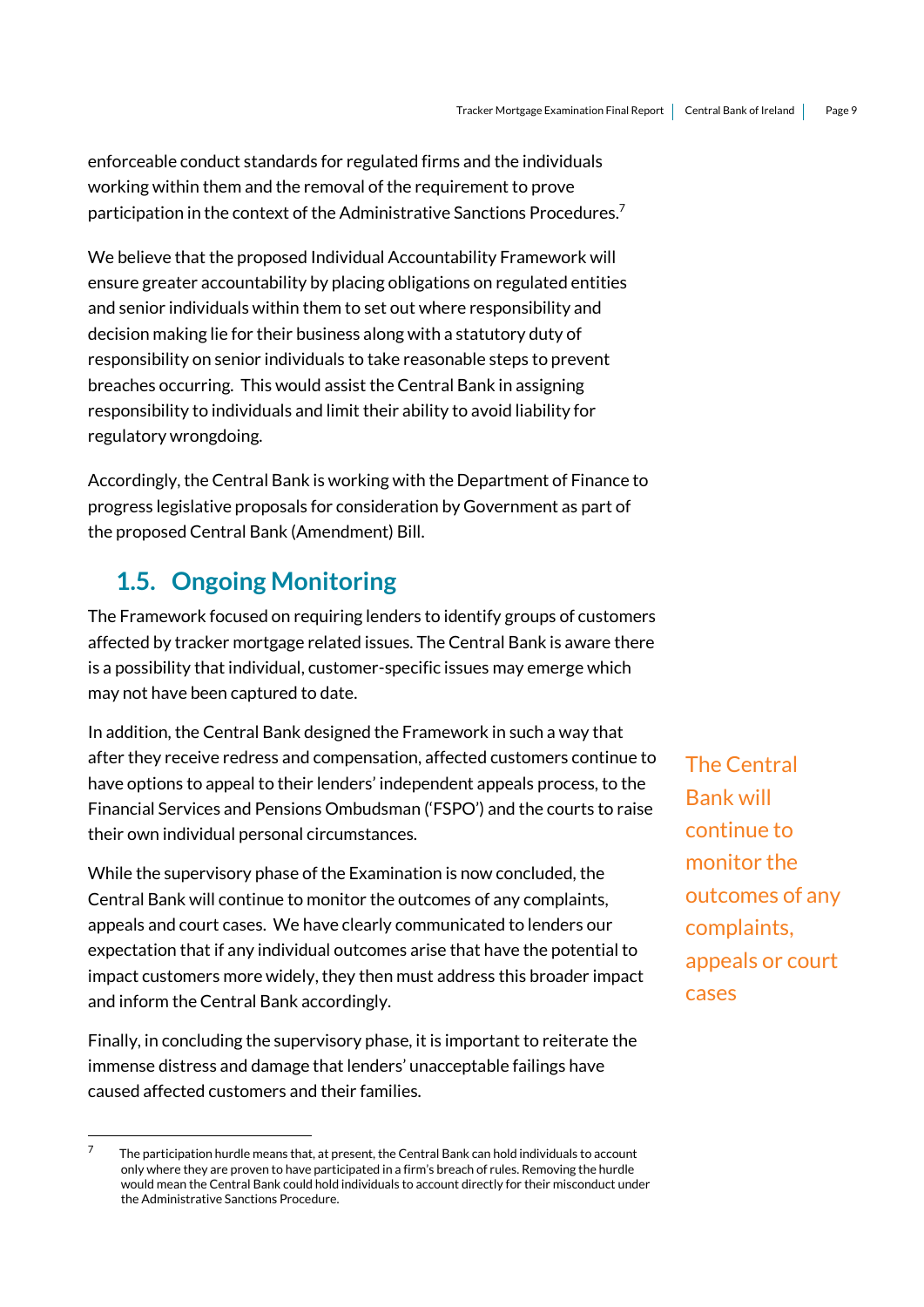At every step of the Examination, our focus has been on affected customers and ensuring lenders paid them appropriate redress and compensation. While the supervisory phase of the Examination has now concluded, its outcomes will be taken forward and reflected in our continuing supervision.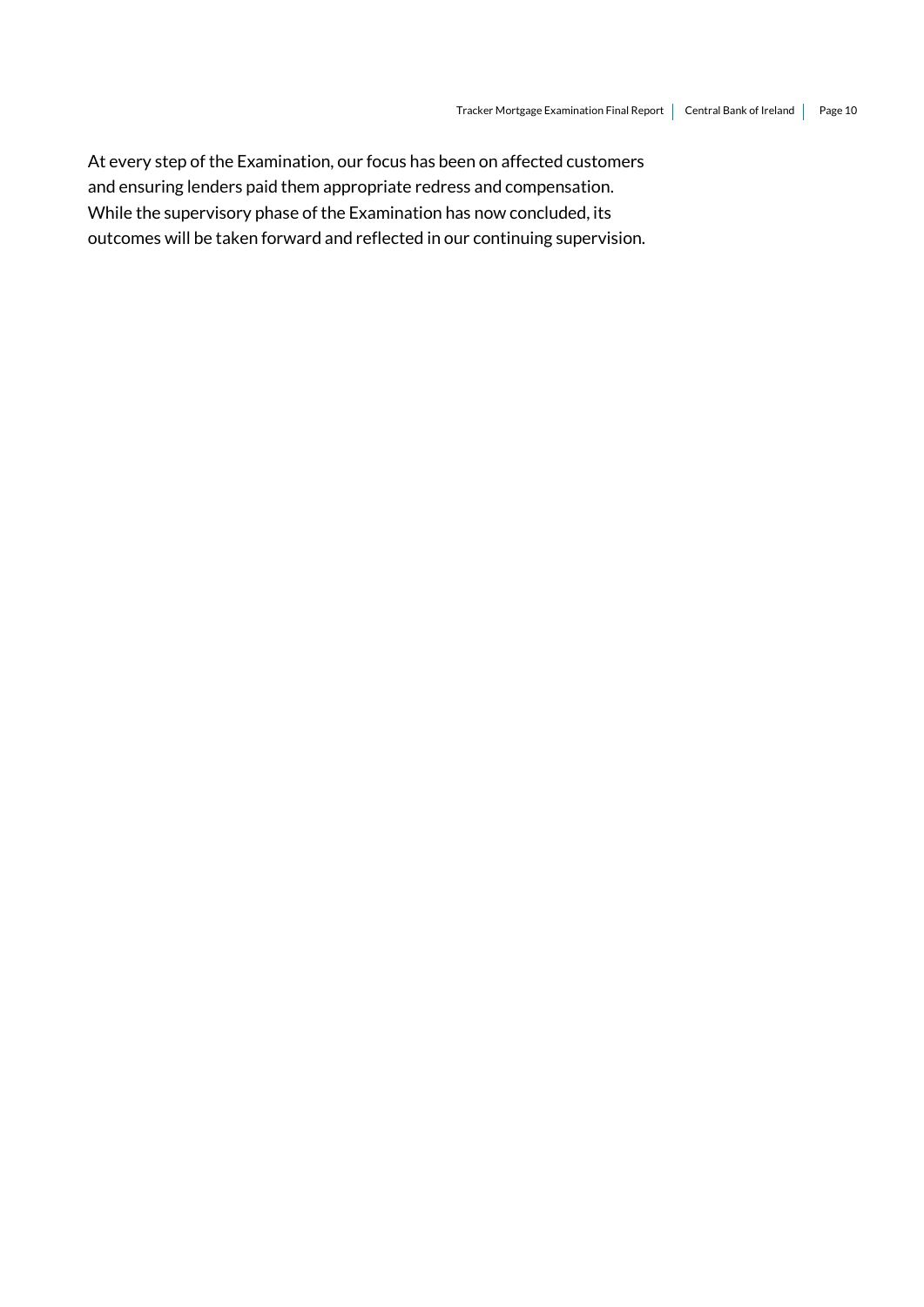## <span id="page-10-0"></span>**2. Introduction**

The Central Bank serves the public interest by safeguarding monetary and financial stability and by working to ensure that the financial system operates in the best interests of consumers and the wider economy. The best interests of consumers are protected and confidence and trust in the financial system is enhanced through effective regulation of firms and markets. We recognise the detriment to consumers that can occur if firms do not conduct themselves appropriately.

During a period of increased competition in the Irish mortgage market between 2003 and 2008, tracker mortgages – which tracked the European Central Bank ('ECB') interest rate by a margin – grew in popularity as a product. When interest rates started to rise between 2006 and 2008, many customers on variable interest rates (including tracker interest rates) decided to fix their interest rate for a period in order to have certainty about their monthly mortgage repayments.

From 2008, due to the economic and banking crises, lenders' funding costs rose and were no longer aligned to ECB rates. As a result, all lenders in the market stopped offering tracker interest rates to new customers.

However, in doing this, lenders sometimes failed to take account of their obligations to existing customers, including customers who had a contractual right to a tracker rate of interest - or the legitimate expectation of a tracker rate based on documentation or other influencing factors - when their fixed rate mortgage expired. In particular, some customers who had chosen to fix their interest rates between 2006 and 2008, lost that tracker interest rate, or were not offered that tracker interest rate, during the remaining term of their agreements. This resulted in often significant overcharging of customers, over a prolonged period of time in some cases.

In line with its mandate to ensure the best interests of consumers are protected, the Central Bank intervened with a number of lenders over the 2008-2015 period in relation to tracker mortgages, including requiring certain lenders to offer affected customers the right to return to a tracker rate and/or payment of redress and compensation. At the same time, the Central Bank strengthened the statutory protections for tracker mortgage Lenders sometimes failed to take account of their obligations to existing customers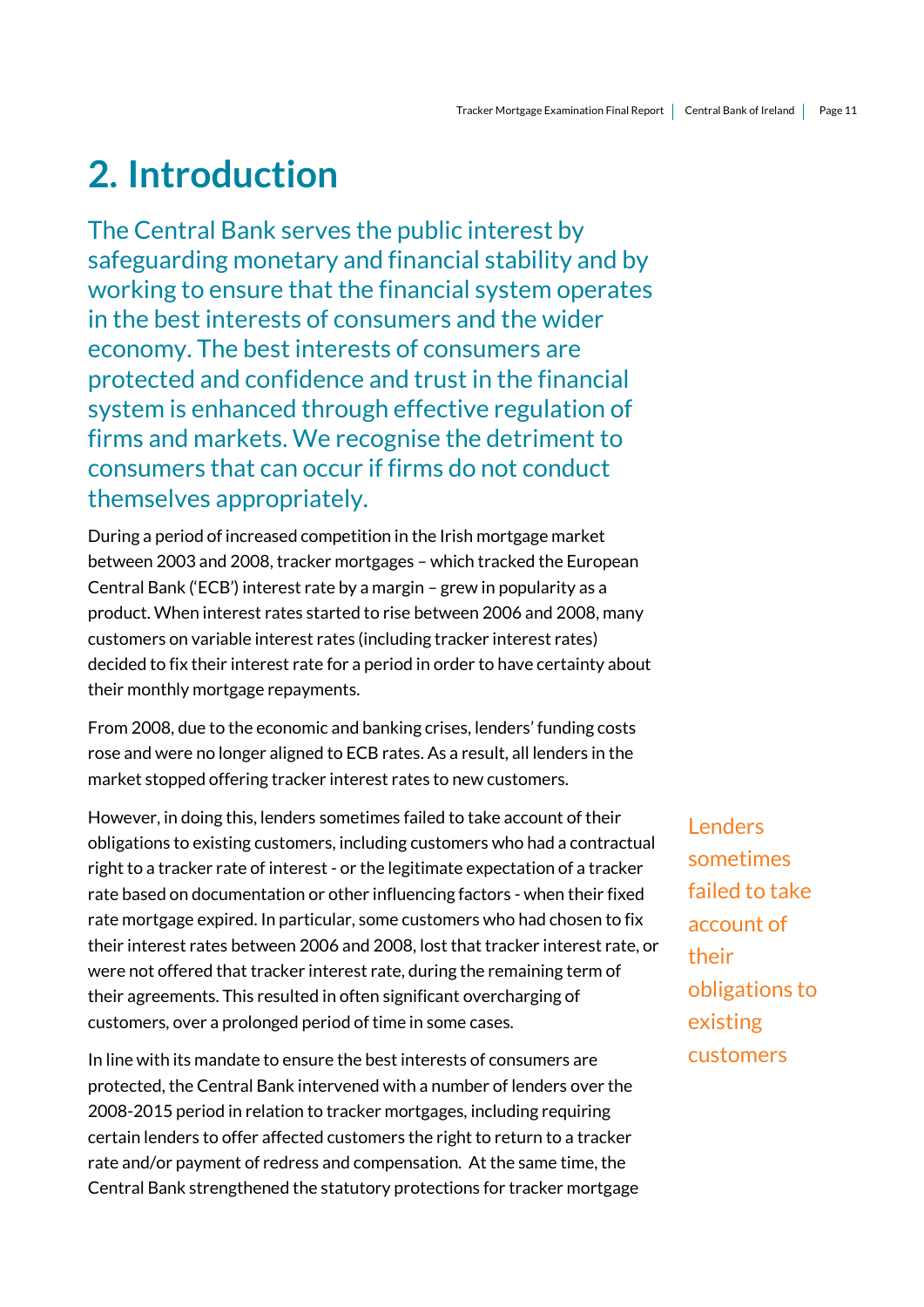customers. After pursuing tracker mortgage related issues with some individual lenders, the Central Bank launched the Examination in 2015. It had become clear through earlier supervisory and enforcement work and information supplied by consumer advocates, members of the public and public representatives that some lenders were denying customers a tracker mortgage or putting them on the wrong rate and that tracker related issues were potentially industry-wide.<sup>8</sup> Accordingly, the Central Bank put in place the Framework for conducting the Examination and 15 lenders were initially contacted. This report updates on the outcomes for the 11 lenders whose customers were affected by tracker mortgage related issues and who, therefore, implemented redress and compensation schemes. Those lenders are:

- AIB Group:
- Bank of Ireland Group:
- Permanent tsb plc;
- **Ulster Bank Ireland DAC:**
- KBC Bank Ireland plc;
- ACC Loan Management Limited;
- Bank of Scotland plc;
- **•** Danske Bank;
- IBRC:

1

- Springboard Mortgages Limited; and
- Stepstone Mortgage Funding Limited.

Dilosk Limited, Leeds Building Society, Pepper Finance Corporation (Ireland) DAC and Start Mortgages Limited DAC are not covered in this report as they do not have affected customers and as a result redress and compensation schemes are not being implemented.

Given that IBRC was in liquidation, certain aspects of its redress and compensation scheme were not fully aligned with the Principles for Redress.

This report updates on the outcomes for the 11 lenders whose customers were affected by tracker mortgage related issues

<sup>8</sup> Since 2008, the Central Bank has pursued tracker mortgage related issues with lenders. Approximately, 7,100 affected customers were remediated outside of the Examination. Redress and compensation of c. €47 million was provided by permanent tsb plc and Springboard Mortgages Ltd outside of the Examination.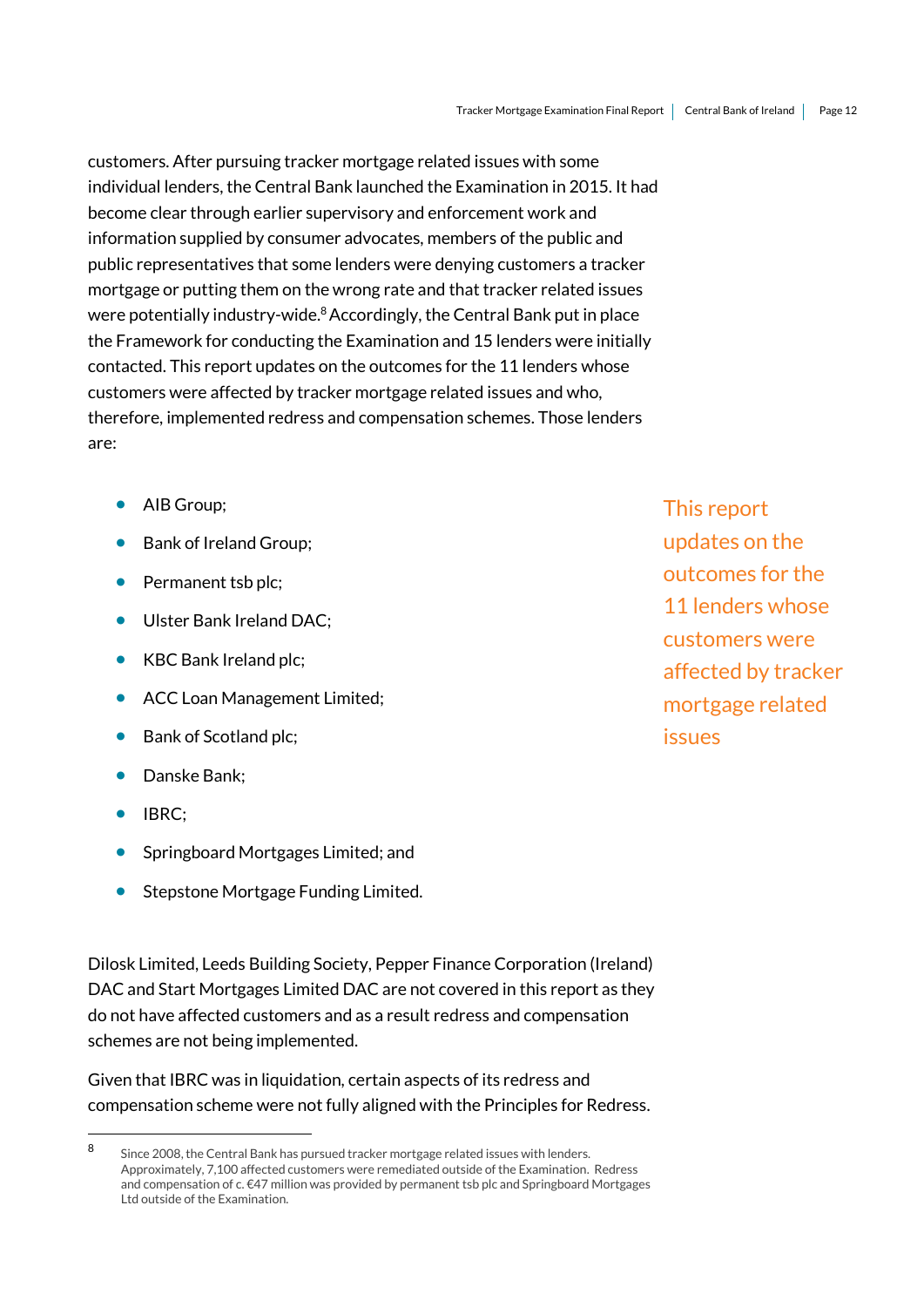As part of the Examination, a small number of affected customers were admitted by the special liquidator as unsecured creditors and have been remediated, where contactable, and repaid the amounts of interest overcharged as part of the liquidation process.

The Framework required lenders to conduct their Examination in four phases:

Phase 1: Development and Submission of Detailed Plan;

Phase 2: Information Gathering/Review/Report Submission;

Phase 3: Calculation of Redress and Compensation (where relevant); and

Phase 4: Implementation of Redress Programme (where relevant).

The Central Bank designed the Framework so that the phases of the Examination could run concurrently within a lender and at different times across lenders. The boards of the lenders were ultimately responsible for ensuring the lenders carried out a robust and comprehensive review, in accordance with the Framework. The Central Bank's review of the lenders' phases also ran concurrently.

The Examination involved an initial review of more than two million mortgage accounts by lenders to identify the number of in-scope accounts. Accounts in scope include all mortgage accounts from the date the lender commenced offering tracker interest rate mortgages until 31 December 2015, in respect of both Private Dwelling Houses and Buy-to-Let properties:

- that originated on tracker interest rates;
- $\bullet$  that had tracker interest rates applied at any stage during the term of the underlying mortgage agreements; and/or
- where the underlying mortgage agreements provided for contractual rights to or options for tracker interest rates at any stage during the term of the agreements.

The Central Bank has published regular updates since the Examination began in 2015 in order to inform affected customers and the wider public of the Examination's progress. <sup>9</sup> This final report concludes on the review and remediation phase of the Examination and sets out the assurance process that the Central Bank has carried out in order to reach this conclusion.

.

The Examination involved an initial review of more than two million mortgage accounts by lenders

<sup>9</sup> https://www.centralbank.ie/consumer-hub/tracker-mortgage-examination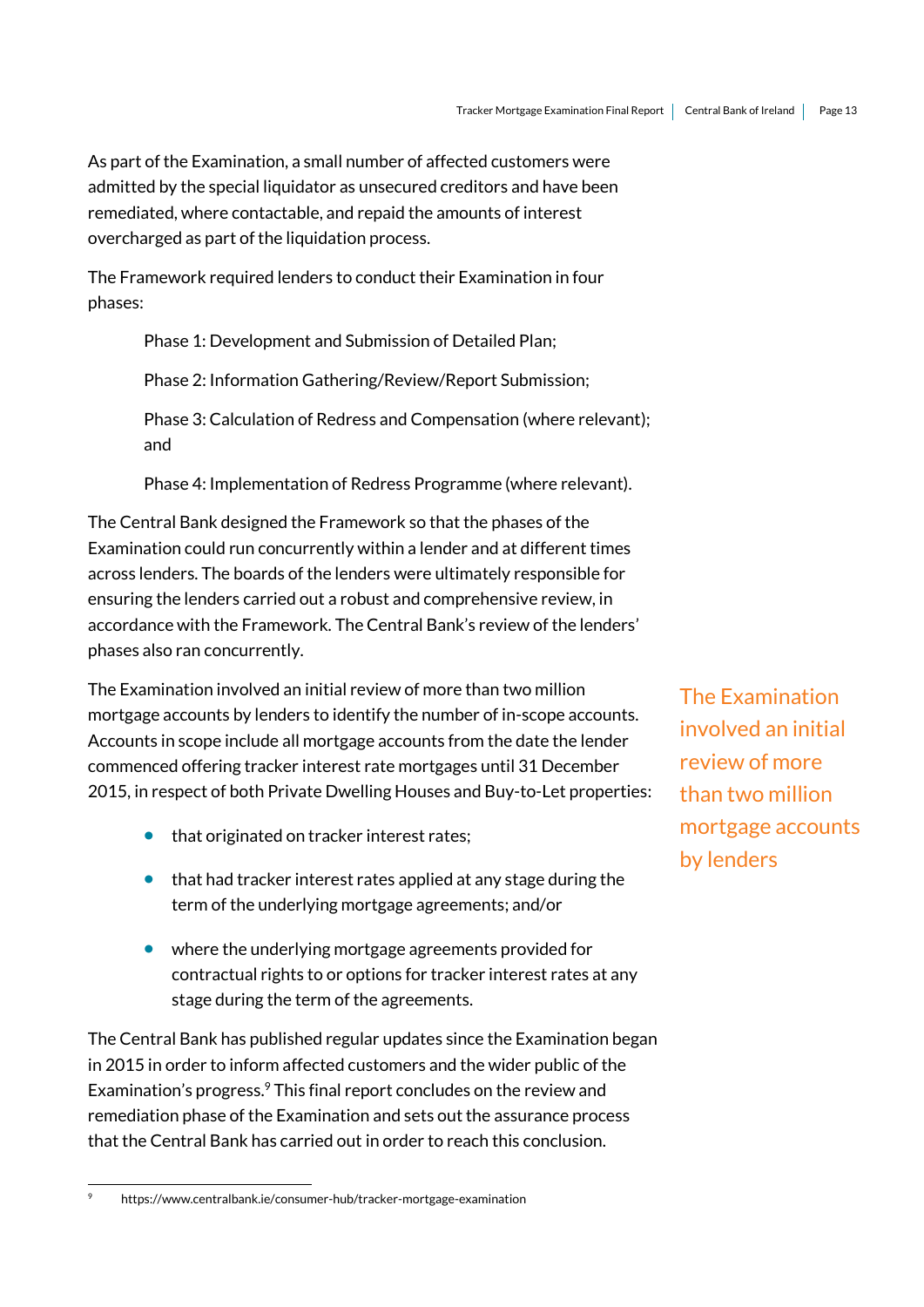It provides data on the outcomes that the lenders' appeals processes have delivered for customers to 31 May 2019 and sets out that the Central Bank will monitor payments, complaints, appeals and any residual issues to completion as part of our normal conduct supervision.

The report further outlines the various options put in place for affected consumers in the event that they were not satisfied with the redress and compensation payments from their lender.

While the Central Bank's supervisory work is now complete, customer appeals and other channels available to consumers under the Framework will continue to deliver outcomes. In addition, work continues on a number of enforcement investigations which build on the work carried out in the supervisory phase, as detailed in Section 5.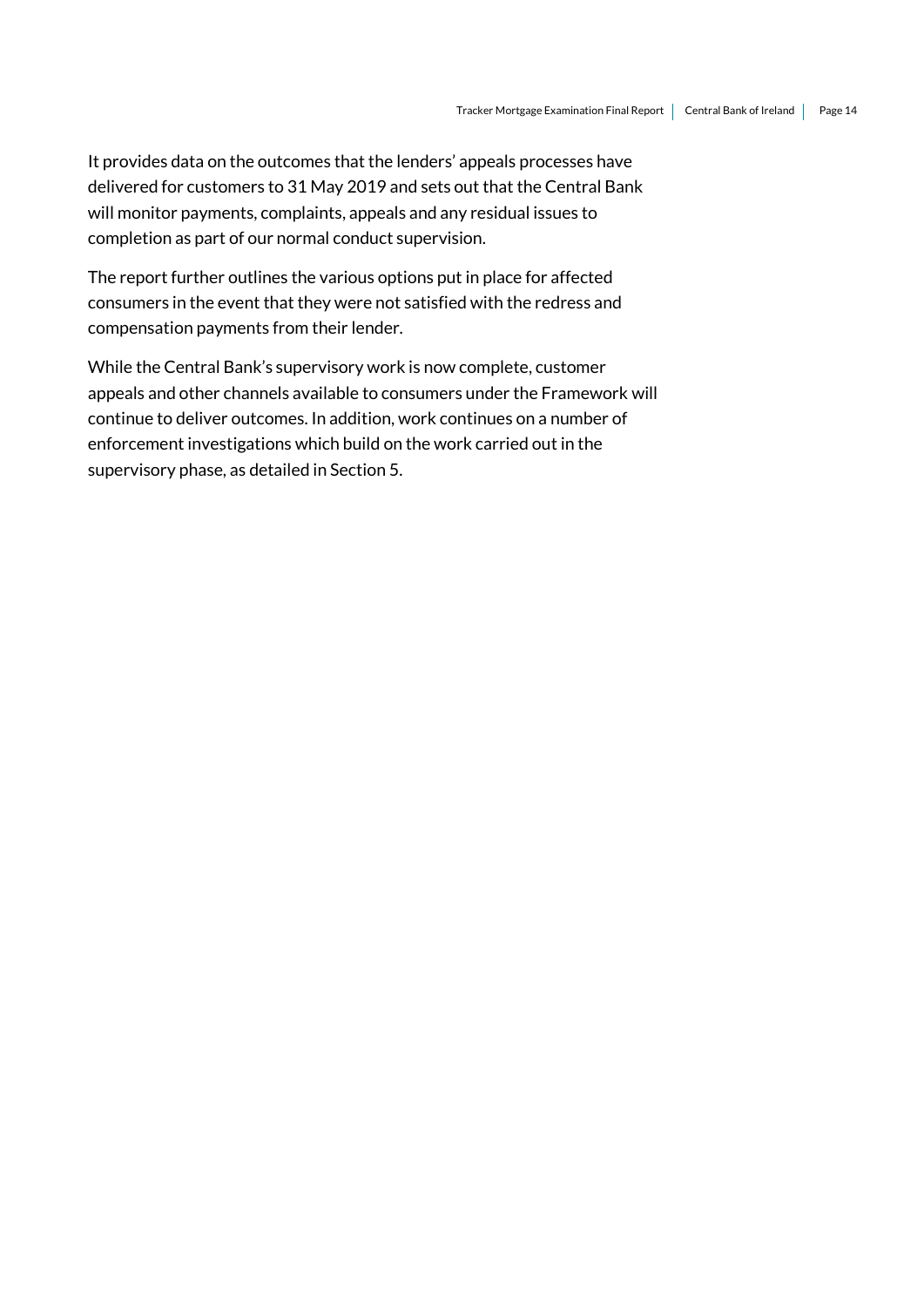## <span id="page-14-0"></span>**3. Supervisory Outcomes**

From the outset, the Central Bank focused on a system wide response to lenders' failures and to ensuring that lenders identified and remediated the detriment they had caused to affected customers as promptly as possible.

## <span id="page-14-1"></span>**3.1. Customers included for Redress and Compensation in the Examination**

The total number of affected customer accounts identified through the Examination to end May 2019 is c. 33,000. When added to the c. 7,100 cases remediated prior to the Examination, it brings the total number of customer accounts affected by tracker mortgage related failings to c. 40,100. The five main lenders – AIB Group, Bank of Ireland Group, KBC Bank Ireland plc, Permanent tsb plc and Ulster Bank Ireland DAC – account for c. 98 per cent of affected customers identified as part of the Examination, while the remaining lenders account for the balance.

40,100 customer accounts were affected by tracker mortgage failings

*Chart 1: Customers Identified as Affected by Tracker Mortgage Related Failings since Commencement*



The above chart captures the increase in the number of affected customers identified for redress and compensation. As can be seen from the chart, the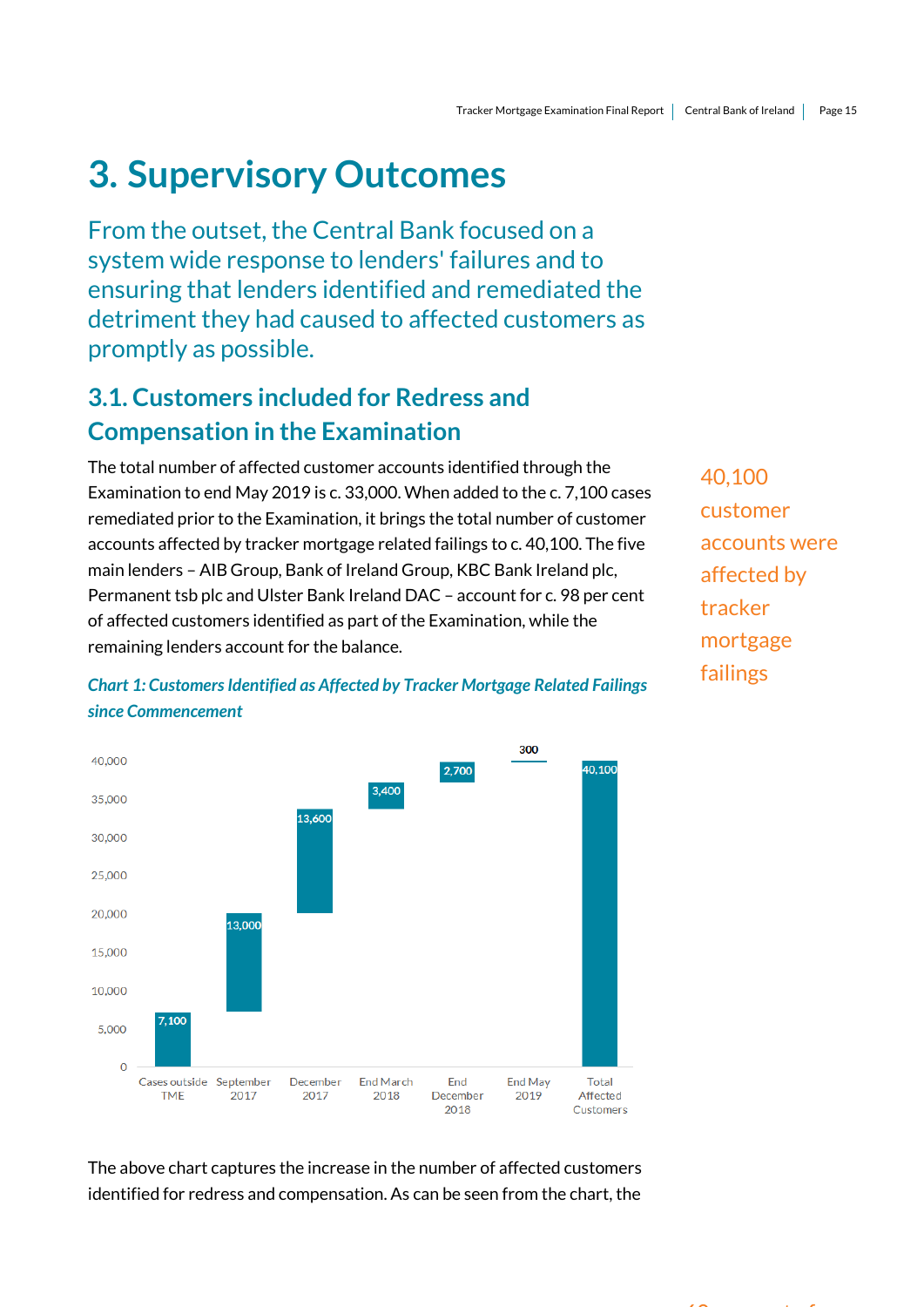critical period was post September 2017, when lenders had submitted their reviews in accordance with Phase 2 of the Examination and the Central Bank interrogated and challenged these reviews.

Through this series of intensive engagements and intrusive supervision, the Central Bank challenged lenders to include an additional c. 20,000 affected customer accounts as reflected in Chart 2 below. This represented c. 60 per cent of the total number of accounts identified through the Examination. As can be seen from Chart 1, smaller numbers of affected customer accounts were identified in the latter stages of the Examination, as assurance work, including data verification work, concluded.





#### <span id="page-15-0"></span>**3.1.1. Breakdown of Affected Customers**

While the range, complexity and variance of cases within the Examination is significant, Chart 3 (below) shows the circumstances of affected customers, which can be broken down into three main categories, as follows:

- customers who, despite a contractual entitlement to a tracker rate of interest, or the legitimate expectation of a tracker rate based on documentation or other influencing factors, lost that tracker interest rate, or were not offered that tracker interest rate, during the term of their agreements ('incorrect product');
- customers who were on an incorrect tracker interest rate margin ('incorrect margin'); and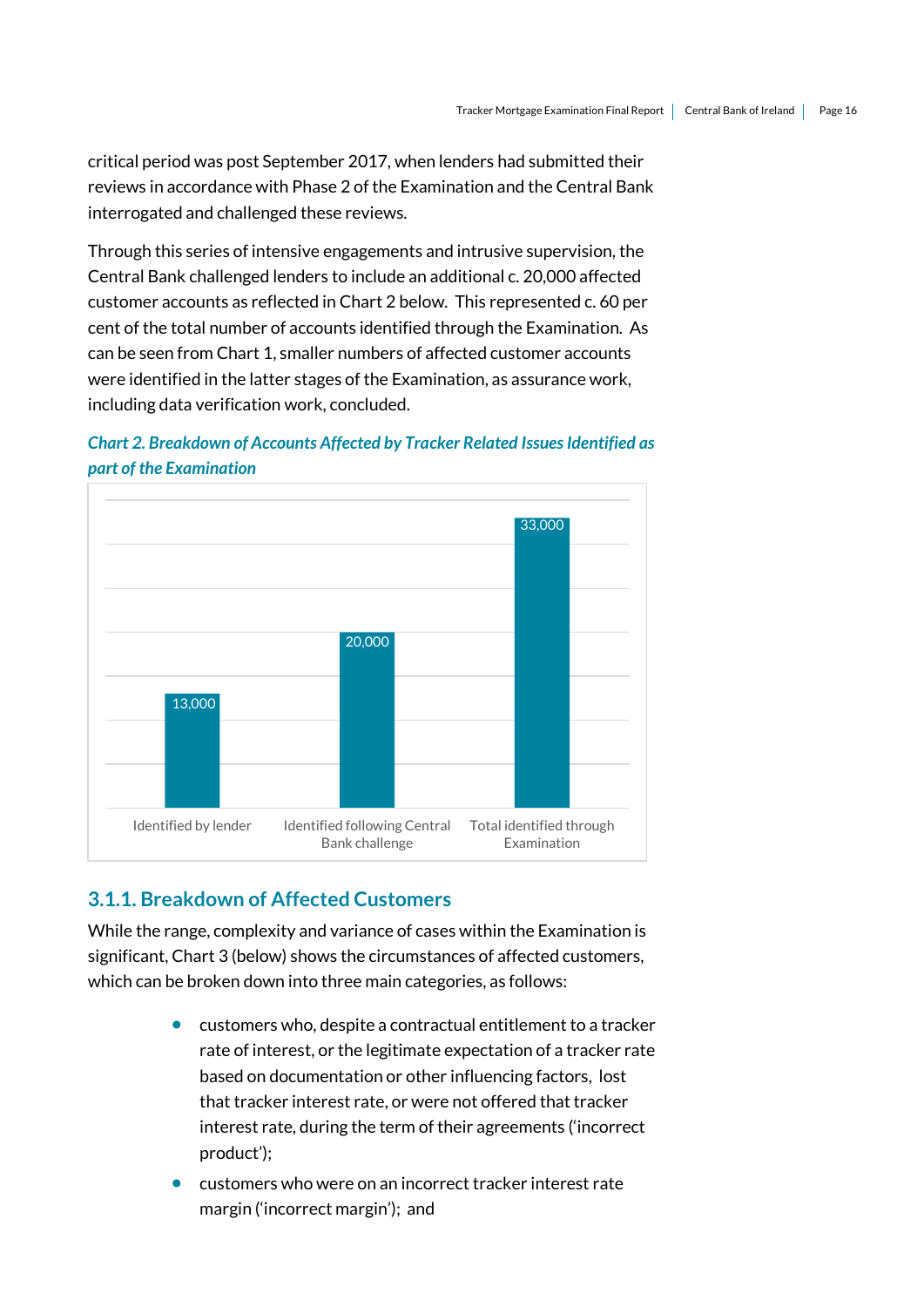$\bullet$  customers affected by short term operational type failures and customers not offered a particular rate in accordance with the account terms and conditions ('other').



#### *Chart 3: Breakdown of Affected Customers by Category*

60 per cent of affected accounts arose from contractual or transparency failings

In order to further explain these categories, described below are some examples:

**Incorrect product** (loss of tracker product/rate due to contractual and transparency issues)

- a customer's loan documentation provided an enduring right to a tracker rate at the end of any fixed interest rate period. However, at the end of a fixed rate period, the customer was not offered the option of a tracker interest rate.
- $\bullet$  in relation to the rate to apply at the end of a fixed interest rate period the wording created a reasonable expectation for a customer that a loan would revert to a tracker interest rate on expiry of a fixed rate period.

#### **Incorrect margin**

- a loan offer specified the margin to apply to the mortgage but at drawdown a higher margin was applied, with no evidence that the customer was informed of the higher margin.
- a loan offer specified a discounted tracker margin, but the discounted margin was not applied.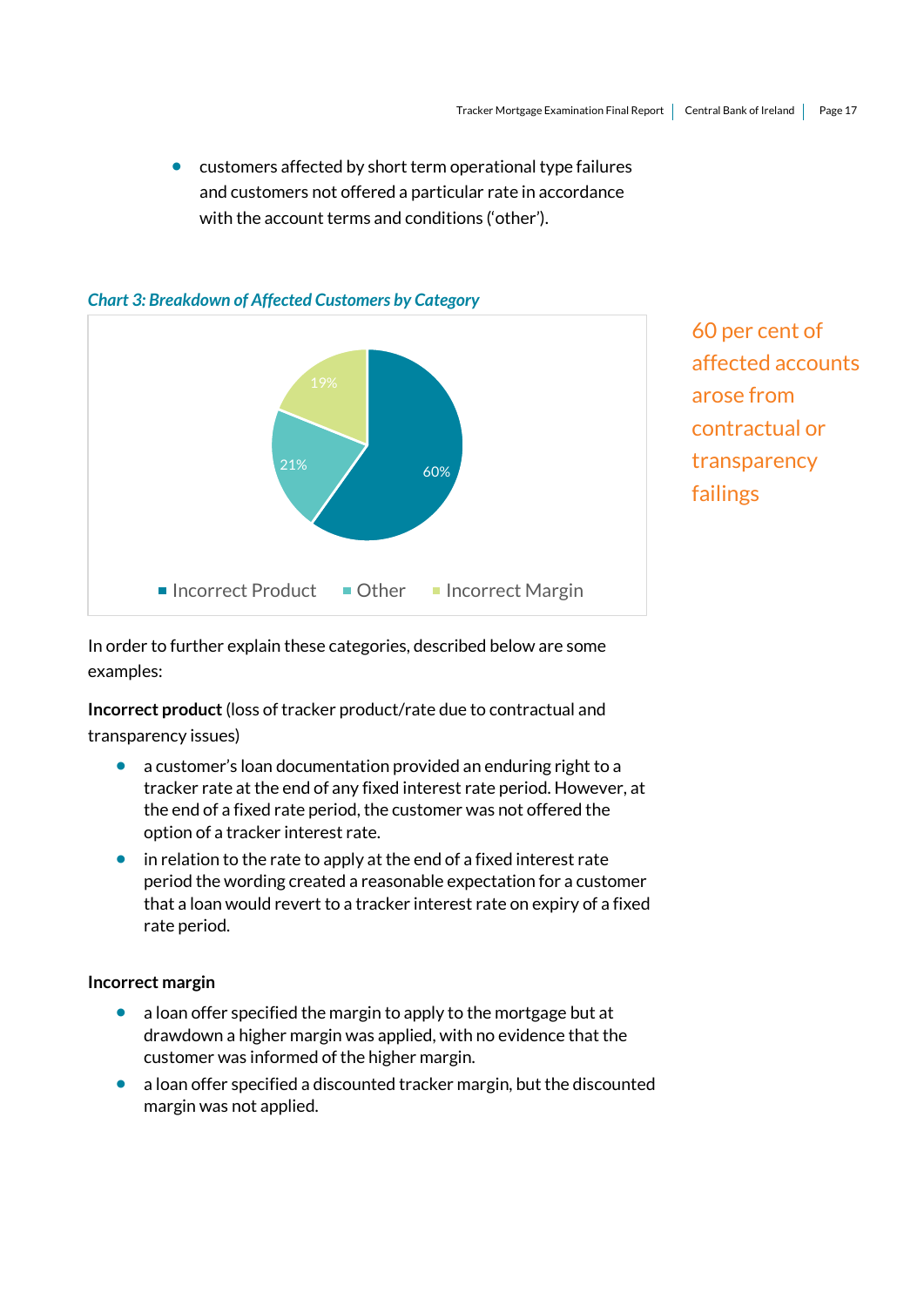#### **Other**

- a mortgage had a longer fixed interest rate term applied than specified in the fixed rate agreement and, therefore, did not roll to the tracker interest rate on the correct date.
- a mortgage had a different rate applied on the lender's system, with no evidence that the rate change was requested by the customer, or that the customer was informed, before being corrected after a short period.
- customers not offered a tracker rate in accordance with the account terms and conditions.

Below are illustrative examples of how customers could be impacted by tracker mortgage failings.

#### <span id="page-17-0"></span>**3.1.2. Case Studies**

#### **Case Study 1 – Contractual issue resulting in loss of tracker**

In early 2006, Mary drew down a mortgage on a tracker rate of 3.45% (ECB rate of 2.5% + 0.95% margin) over a 20-year term. Later that year, Mary decided to move to a one-year fixed rate of 4.75%. When her fixed rate expired in 2007, although offered a tracker rate at this point, she decided to enter into another fixed rate of 4.89% for an additional two years. When that expired in 2009, she rolled to a Standard Variable ('SVR') rate of 4%.

The loan documentation that Mary originally signed set out that the tracker interest rate at drawdown would apply at the end of every fixed period entered into during the term of the mortgage. However at the end of the second fixed rate period, her lender failed to apply a tracker rate to Mary's mortgage.

Mary's account has now been put on the correct tracker rate of interest (ECB rate + 0.95% margin) and a balance adjustment has been made on her account which was calculated using the tracker rate.

Mary has also received a redress and compensation offer of  $E$ 41,232 which includes a refund of the interest overpaid since 2009, a compensation payment and a payment towards obtaining independent financial advice.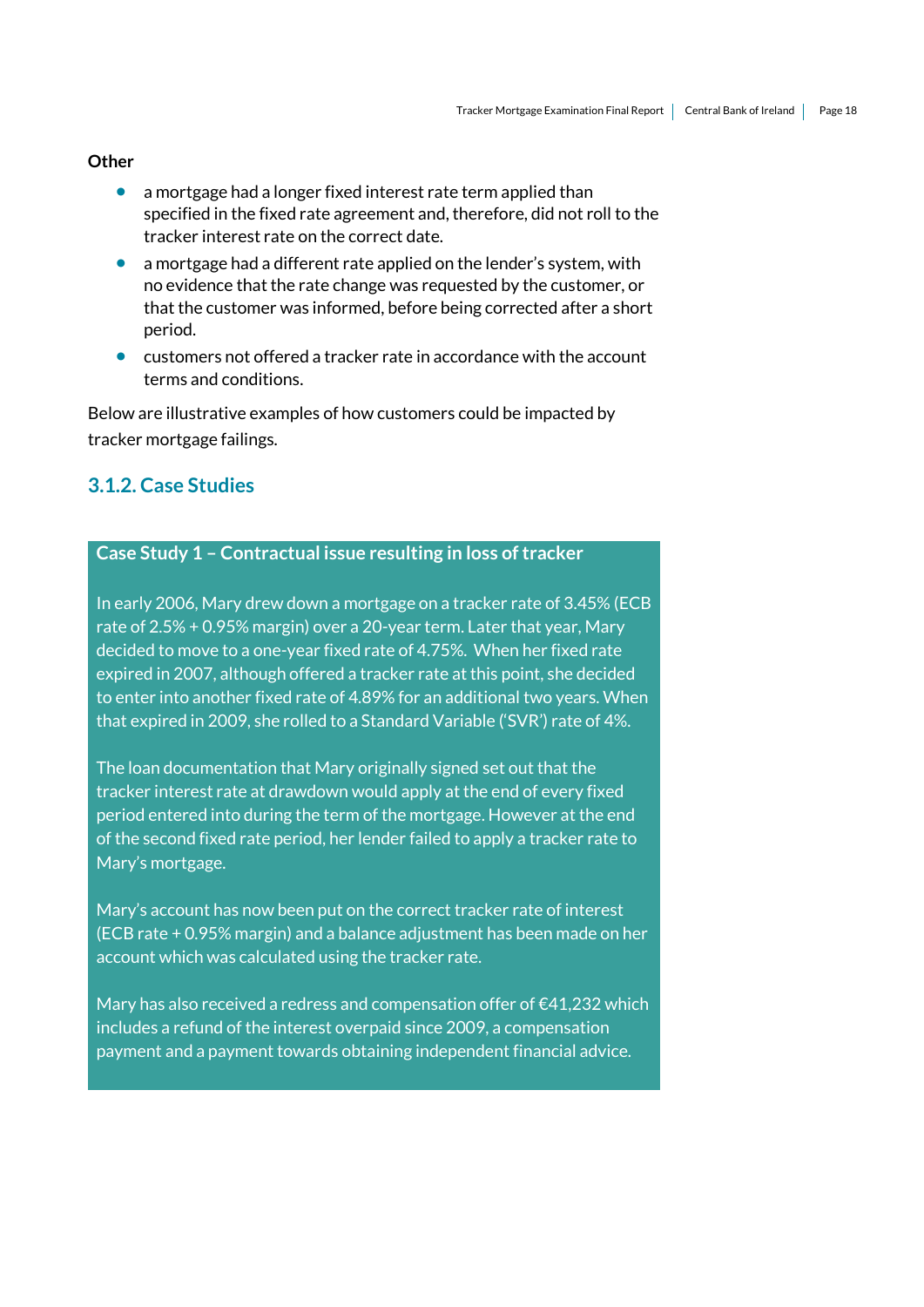#### **Case Study 2 – Private Dwelling Home loss of ownership resulting from a failure to offer a tracker rate**

Luke drew down on a tracker rate of 3.85% (ECB rate of 3% + 0.85% margin) in 2006. In 2008, he moved to a three-year fixed rate, which was due to expire in 2011. On expiry of the three-year fixed period, the mortgage rate rolled on to a standard variable rate of 3.25%.

Luke's loan documentation was unclear as to what rate would apply to his account on expiry of his fixed rate period. Based on the wording in the documentation, Luke may have had a reasonable expectation that he would revert to the tracker rate at the end of his three-year fixed period. If Luke's mortgage had reverted to a tracker rate on expiry of the fixed period in 2011, based on the margin he was on prior to moving to the fixed rate, the tracker rate would have been 2.1% (ECB rate 1.25% +0.85% margin).

Luke lost his job in 2011 and he entered into various alternative repayment arrangements such as interest only periods and reduced repayment options with his lender. In 2013, Luke's mortgage was deemed unsustainable by his lender and he sold his house in early 2014.

If the correct tracker rate had been applied to Luke's account, he would have qualified for a longer term alternative repayment arrangement and as a result, his mortgage would not have been deemed unsustainable and he would not have lost ownership of his home.

Recognising the severe detriment caused by the loss of ownership due to the lender's failure to offer Luke a tracker rate on expiry of his fixed period, Luke has received a redress and compensation offer of €216,200. In addition to redress and compensation for the loss of property and payment for independent advice, the overall payment includes a payment to reflect the increase in property value since he sold his home.

In addition, his lender has written off the residual debt remaining on his original mortgage. Luke has also been offered a new mortgage on a tracker rate of ECB + 0.85% margin, which is the tracker margin that his mortgage account would have been on had this failing not occurred.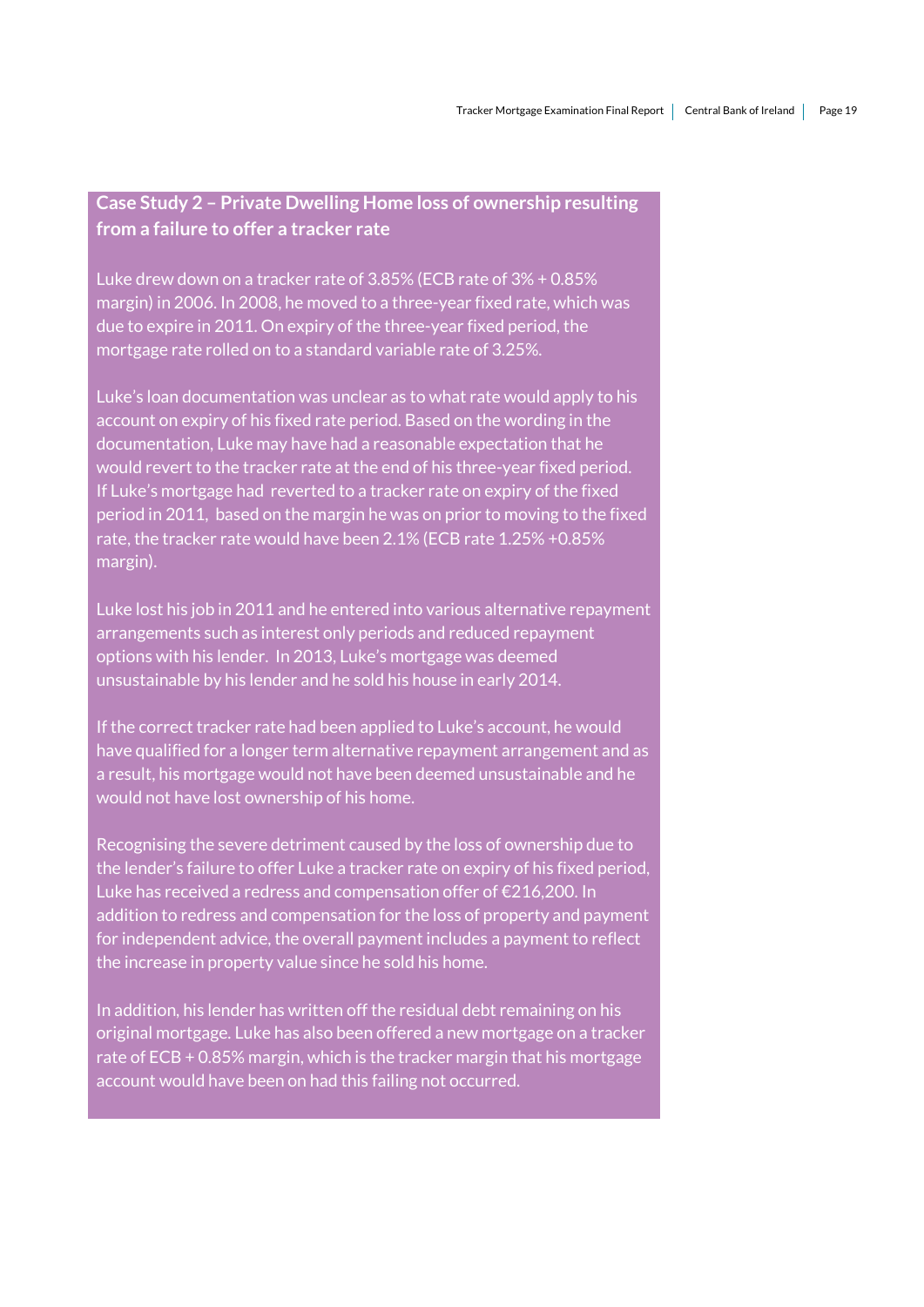#### **Case study 3 – Margin issue resulting in wrong margin applying to the tracker mortgage**

Jane drew down a mortgage on a tracker rate of interest of 4.25% (ECB rate of 3.25% + 1% margin) in 2006. The offer letter specified that a discounted tracker rate of interest of 3.75% (ECB rate plus 0.5% margin) would apply for the first two years. However, Jane's lender failed to apply the discounted rate of interest and, as a result, Jane was charged an additional 0.5% for two years.

Jane has received a redress and compensation offer of €2,021, which includes a refund of the interest overcharge, a compensation payment and a payment towards obtaining independent financial advice.

#### **Case study 4 - Mortgage account not affected by a tracker related failure**

In 2004, Paul drew down a mortgage on a standard variable rate of interest of 4.5%. In 2005, he moved to a two-year fixed rate of 4.7%. The fixed rate agreement that Paul signed stated that a standard variable rate of interest would apply on expiry of the fixed rate of interest. In 2007, on expiry of the two-year fixed rate period, Paul was offered a number of options by his lender, including a standard variable rate of interest, a tracker rate of interest and a fixed rate of interest. Paul chose a fixed rate of interest for another two years (until 2009) at 4.88%.

The loan documentation indicated that a standard variable rate of interest would apply on expiry of the fixed interest rate period. Paul's lender subsequently withdrew tracker interest rate products in 2008. On expiry of this two-year fixed rate period in 2009, Paul was offered the option of a standard variable rate of interest or a fixed rate of interest. Paul opted to move to a standard variable rate of interest of 3.98% at that time.

Paul's mortgage was never on a tracker interest rate. His original loan agreement did not provide a contractual right to a tracker interest rate, nor to the offer of a tracker rate of interest. The fixed rate agreements were clear that a standard variable rate would apply at expiry of the fixed interest rate periods, and the options offered by the lender at expiry of the two-year fixed rate period in 2007 did not confer a contractual right to a tracker interest rate.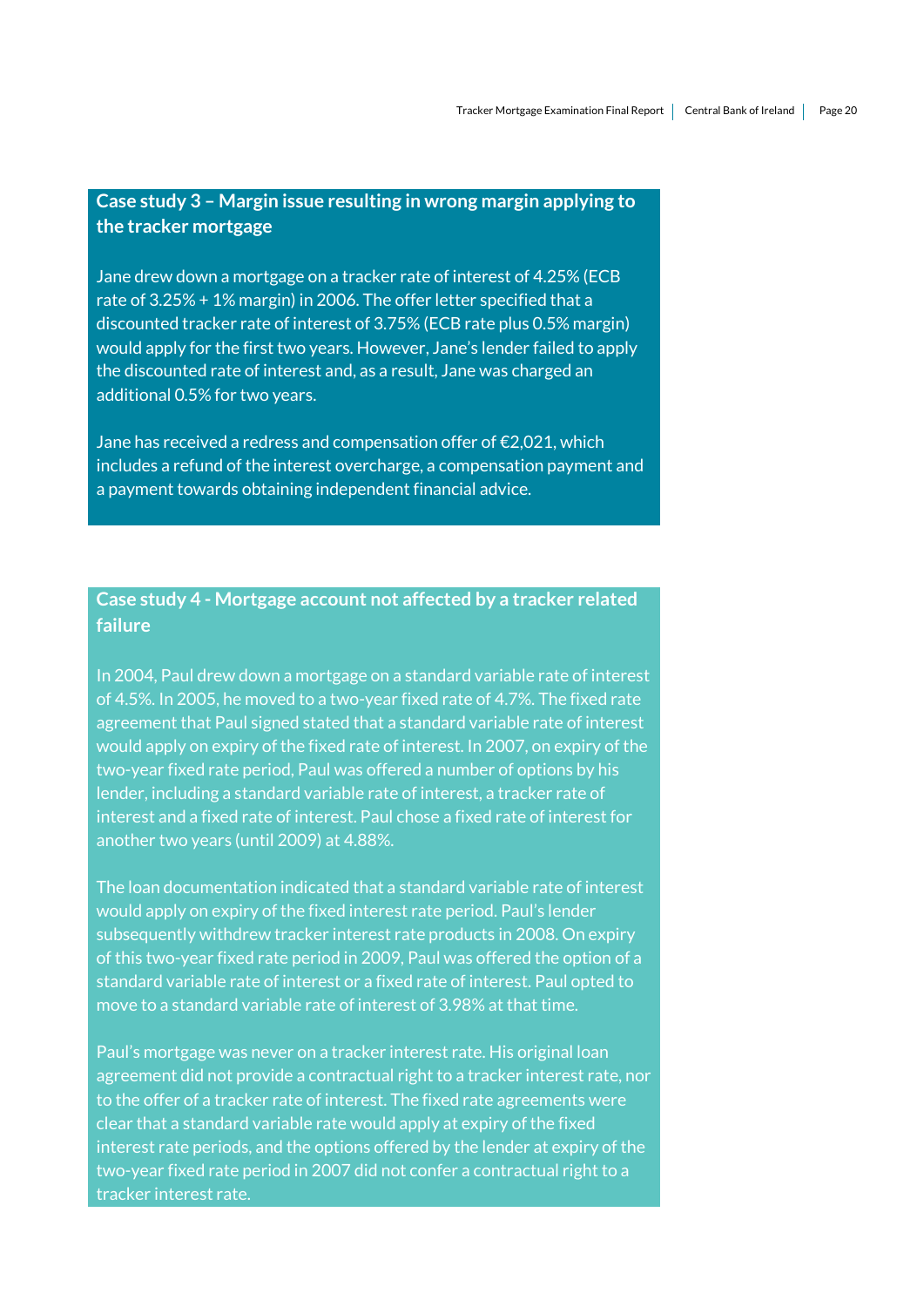When Paul became aware of the Examination, he contacted his lender regarding his entitlement to a tracker on the basis that he was offered the option of a tracker interest rate in 2007, which he did not take up. Paul's lender advised him that he was not in scope for the Examination as he never had a contractual right to a tracker and the documentation was clear in relation to the rate to apply at the end of the fixed interest rate period. The conclusion of the lender is in line with the Examination Framework.

### <span id="page-20-0"></span>**3.2. Redress and Compensation**

The Framework requires lenders to identify all affected customers and to address customer detriment in line with the Central Bank's Principles for Redress, which, along with supplemental guidance, clearly set out the Central Bank's expectation that lenders make redress and compensation offers that are fair and commensurate with the detriment suffered by their customers. The full range of Examination documents, including the Framework, can be see[n here.](https://www.centralbank.ie/consumer-hub/tracker-mortgage-examination)<sup>10</sup>

Key elements of the Principles for Redress include:

- **•** stopping further detriment to potentially affected customers;
- redress to return customers to the position they would have been in had the lenders' failures not occurred;
- **•** compensation to reflect the detriment suffered;
- the establishment of an independent appeals process for affected customers;
- the provision of a payment to enable affected customers to obtain independent advice; and
- guidance with regard to the manner in which lenders should communicate with affected customers.

Conscious of the damage that lenders' actions caused to customers, the Central Bank has, throughout the Examination, prioritised ensuring that lenders' offers of redress and compensation to affected customers were commensurate with the detriment they suffered. In this regard, as previously noted, we judged some lenders' initial redress and compensation proposals to be materially deficient. The Central Bank challenged those lenders repeatedly, reviewing more than 30 iterations of proposed redress and compensation schemes and holding an estimated 220 engagements with

1

The Central Bank repeatedly challenged lenders to improve their redress and compensation schemes

<sup>10</sup> https://www.centralbank.ie/consumer-hub/tracker-mortgage-examination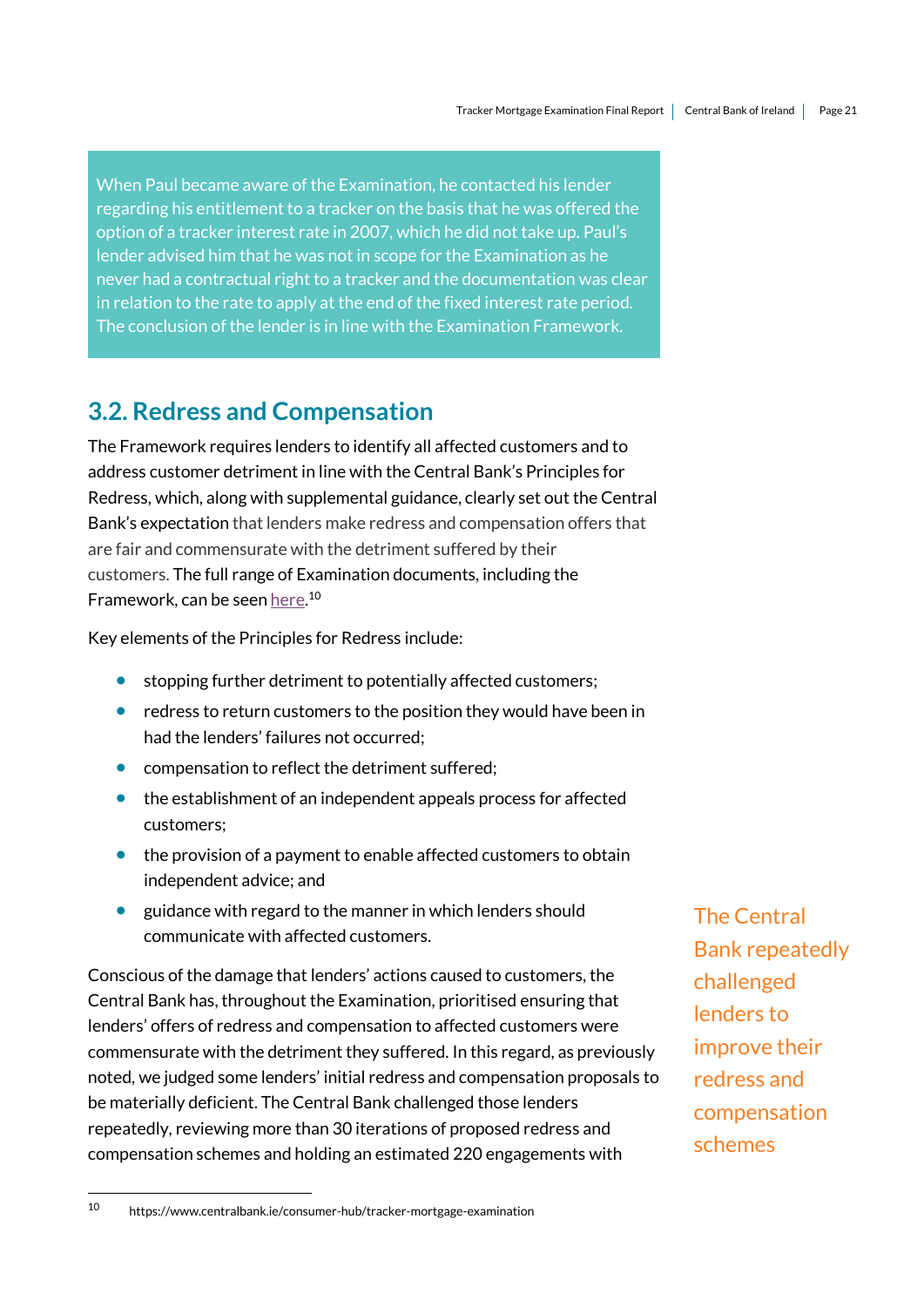lenders to drive improvements in both their redress and compensation proposals and their appeals processes, to the benefit of affected customers. $^{11}$ 

Examples of the improvements made include:

- increased minimum payments to affected customers;
- increased compensation levels;
- increases in rates used to calculate the Time Value of Money<sup>12</sup>;
- increased independent advice payments;
- $\bullet$  the inclusion of a payment to recognise an uplift in property value for customers who lost ownership of their property due to a failing by the lender; and
- recognition of detriment to affected customers, who switched lenders, to take account of losses they suffered after the switch, subject to certain criteria.

#### <span id="page-21-0"></span>**3.2.1. Redress and Compensation Paid**

Recognising that financial compensation cannot fully right the wrong done to affected customers, the Central Bank insisted that lenders address the financial losses suffered by providing redress to affected customers to put them back in the position they would have been in if the failure had not occurred and to provide compensation for the detriment caused.

At end May 2019, total redress and compensation paid to affected customers arising from the Examination was c. €636 million – of which c. 21 per cent relates to compensation. When the c. €47 million paid outside the Examination is included, total redress and compensation paid to affected customers stood at €683 million at end May (see Chart 4 below).

1

<sup>11</sup>  Engagements include meetings, letters, emails and telephone calls.

 $12$  The Time Value of Money payment compensates for the period in which the affected customer did not have access to, or the benefit of, the money that was overpaid by them.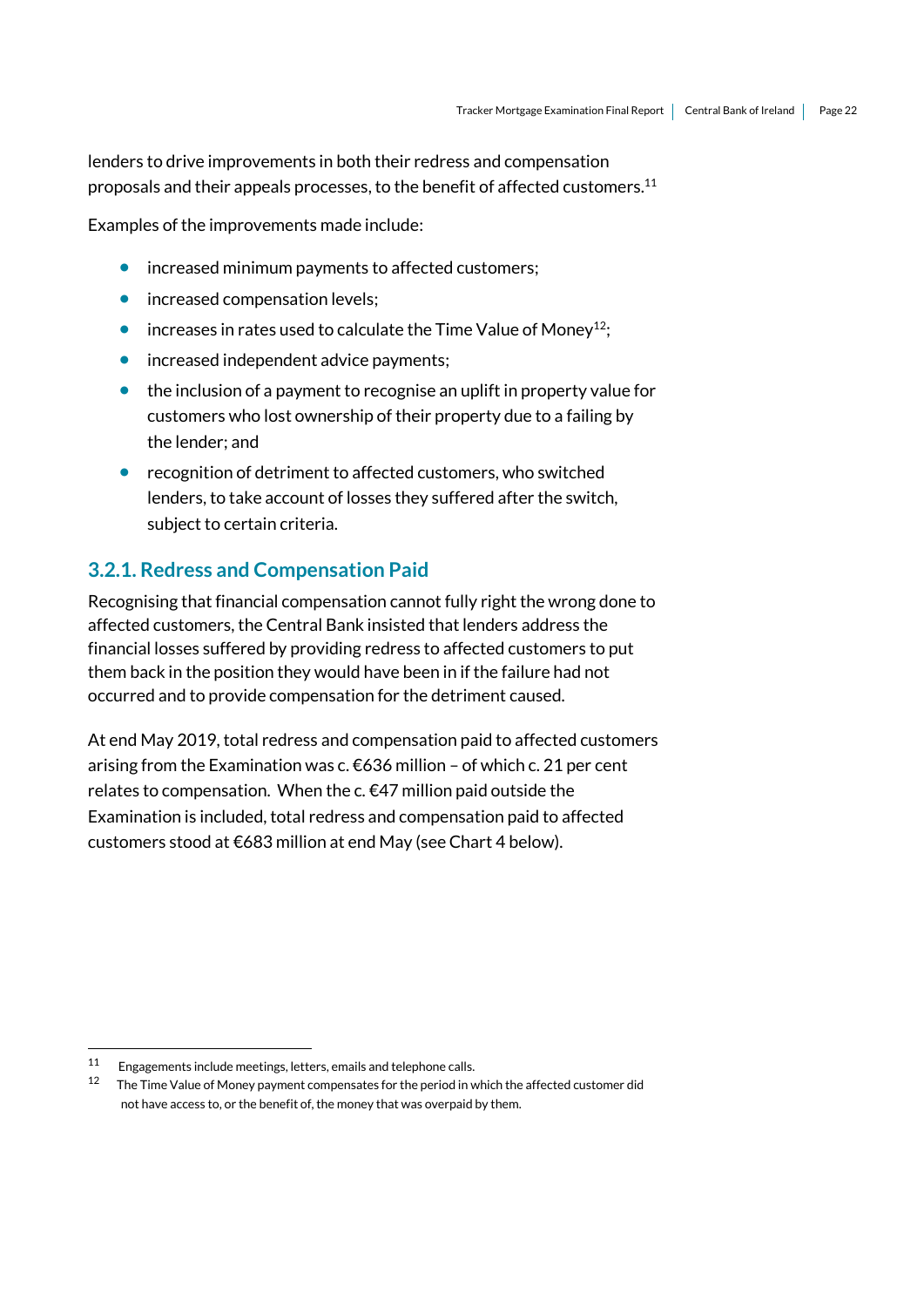

#### *Chart 4: Value of Redress and Compensation Payments*

Payment of redress and compensation is now nearing completion across the lenders. At end May 2019, offers of redress and compensation have been made in respect of 98 per cent of affected accounts. The accounts remaining to be paid mainly comprise recently identified affected customers' accounts and ones whom lenders have been unable to contact to date and whom they are actively trying to trace. The Central Bank will continue to engage with relevant lenders to ensure that payments are made in line with the Framework.

#### <span id="page-22-0"></span>**3.2.2. Range of Payments Made to Affected Customers**

The majority of customers (57 per cent) received payments up to  $\epsilon$ 10,000, with three per cent receiving payments in excess of €100,000. The range of payments is illustrated in Chart 5 (below).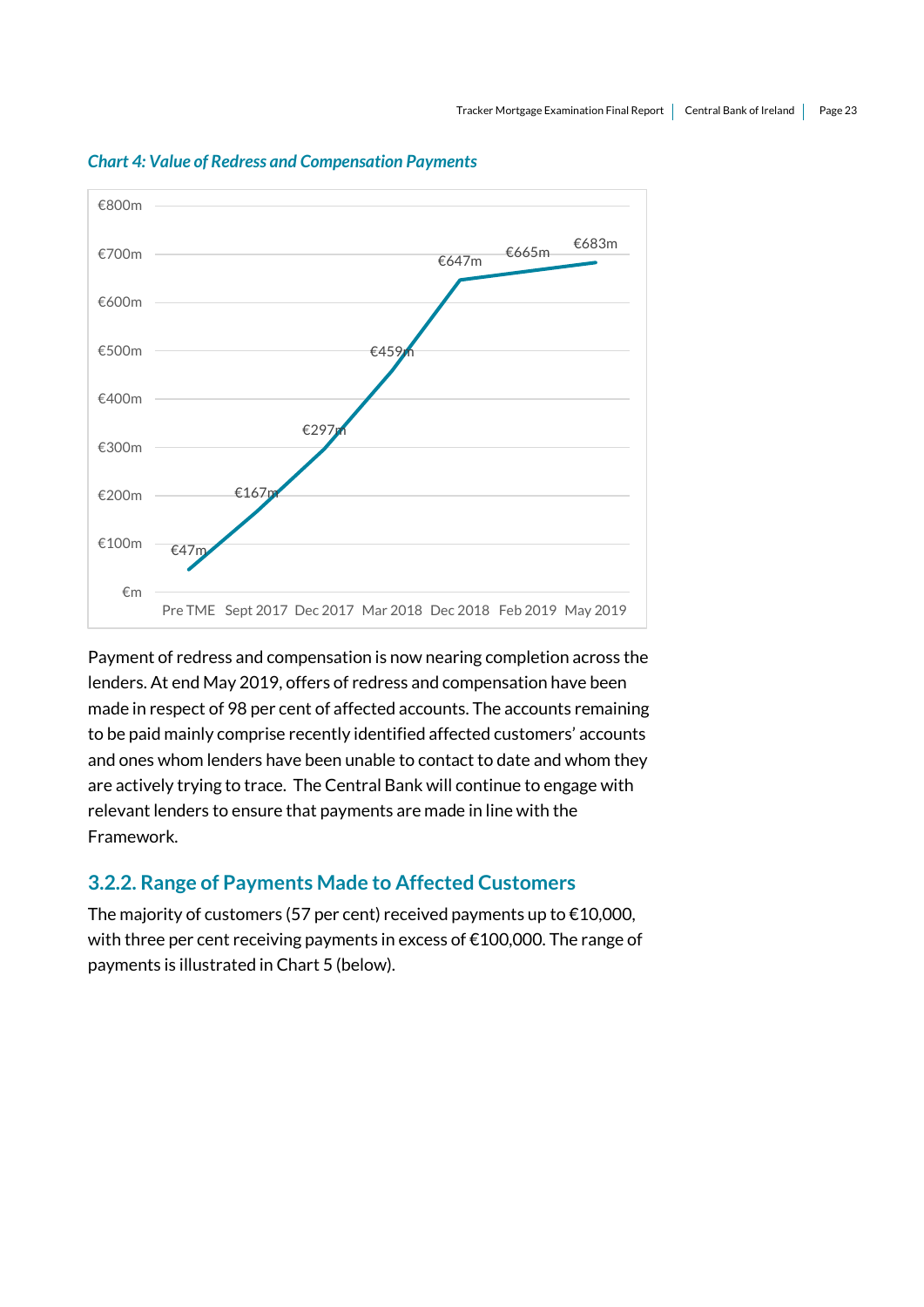

*Chart 5: Percentage of Affected Customers in Each Payment Category*

It is important to note that payments made to affected customers vary significantly and depend on a number of variables including the amount borrowed, the period of the overcharging, the margin by which the customer was overcharged and the level of detriment suffered (up to and including loss of ownership of the property as a result of a lender's failing).

#### <span id="page-23-0"></span>**3.2.3. Loss of Ownership**

As at end May 2019, loss of ownership as a result of a tracker related failure has occurred in respect of 99 PDH and 216 BTL properties. The average redress and compensation paid to date in respect of loss of ownership of PDHs due to lenders' failures is c. €194,000 and the average for BTLs is c. €162,000.

Chart 5 above includes c. 830 customer accounts which received a payment in excess of €100,000. Of this figure, 228 lost ownership of their property due to tracker failures, 75 of which were PDH properties.

These figures reflect the upper range of redress and compensation payments for loss of ownership. It should be noted that redress and compensation for such affected customers will vary depending on the personal circumstances of each customer. These circumstances include the term of the mortgage remaining at the time of the loss of ownership, the size of the mortgage, the date the loss of ownership occurred and the amount of any uplift in the property value. The lender was required to take all of these circumstances into account in calculating the level of redress and compensation to be paid.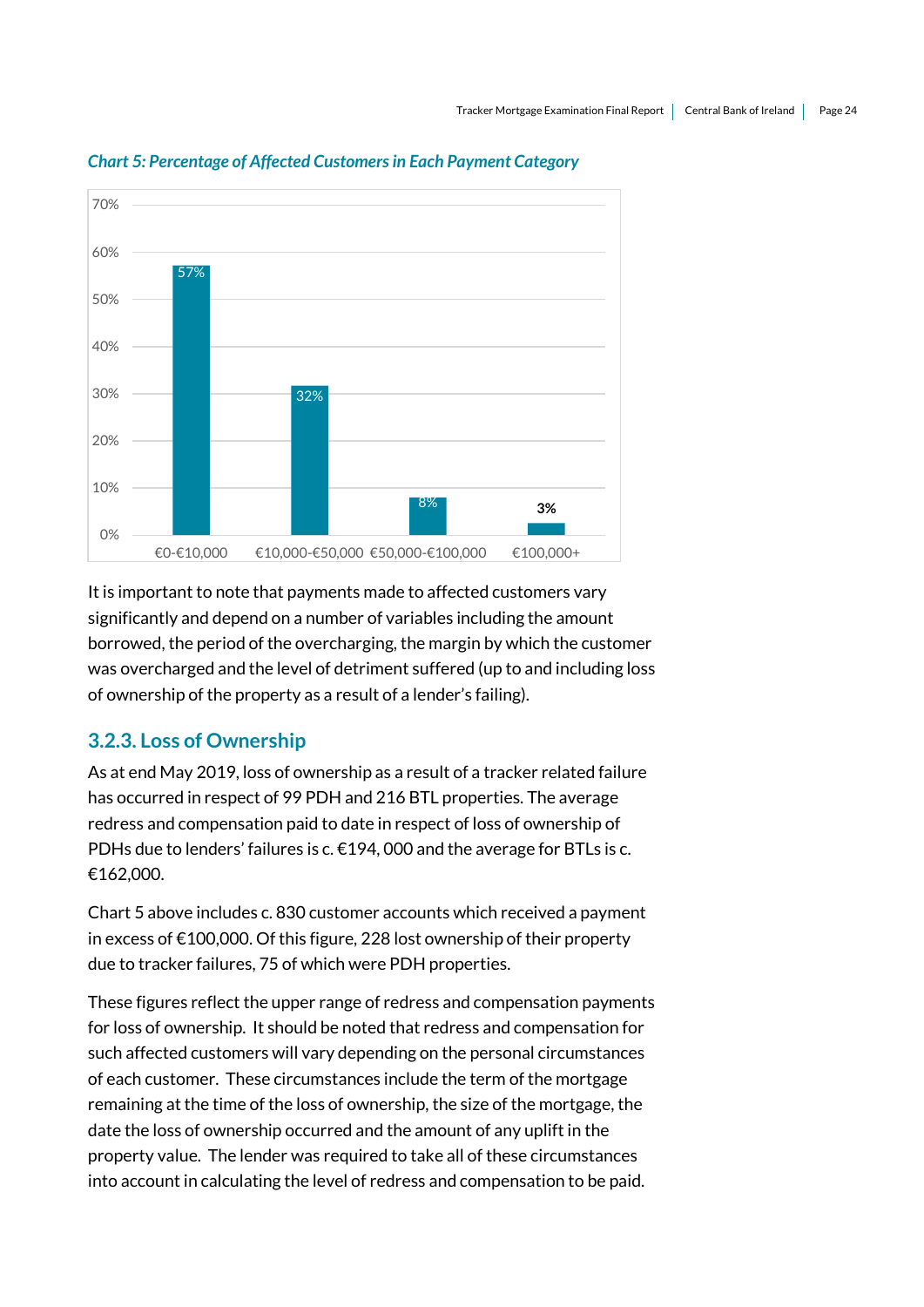## <span id="page-24-0"></span>**3.3. Supervisory Programme for the Examination**

The Central Bank required lenders to conduct a review to examine the extent to which they met their contractual obligations to tracker mortgage customers and to examine the transparency of their communications with customers in relation to tracker related issues. In order to ensure that the reviews across all lenders were conducted in a robust and thorough manner, a Framework was developed that applied to all lenders who fell within scope. <sup>13</sup> The Examination was conducted in phases with different phases running concurrently in each lender and across lenders.

The Framework requirements were designed to minimise the risk of lenders failing to identify any impacting issues or groups of customers. To achieve this, lenders were required to:

- segment and test all groups of customers within the in-scope population for tracker impacting issues;
- conduct a review to determine that they had met all regulatory requirements for tracker customers;
- conduct a top-down review of transparency considerations and any influencing factors that may have affected a customer's decision regarding their tracker; and
- conduct a review of all tracker related complaints focusing on the issues that were the subject of the complaints, as distinct from the outcomes of any decisions on tracker complaints that had already being adjudicated on by the lender or FSPO.

The Framework also required lenders to appoint external independent overseers to undertake independent assurance work for all aspects of the Examination. In addition, given the scale and complexity of the Examination, a rigorous, comprehensive and robust supervisory programme has necessarily underpinned each stage, with the aim of ensuring that lenders complied with the Framework (including the Principles for Redress) in carrying out reviews, and that all groups of affected customers were

1

The Central Bank developed a comprehensive Framework for conducting the **Examination** 

<sup>13</sup> The Framework required the Examination to be conducted in four phases: Phase 1- Planning;

Phase 2- Information Gathering/Review/Report Submission;

Phase 3 - Calculation of Redress and Compensation; and

Phase 4 - Implementation of Redress Programme.

The Examination covers all lenders who may have sold tracker mortgages in the past, including those no longer selling mortgages. It also covers mortgages that have been redeemed or switched to another lender.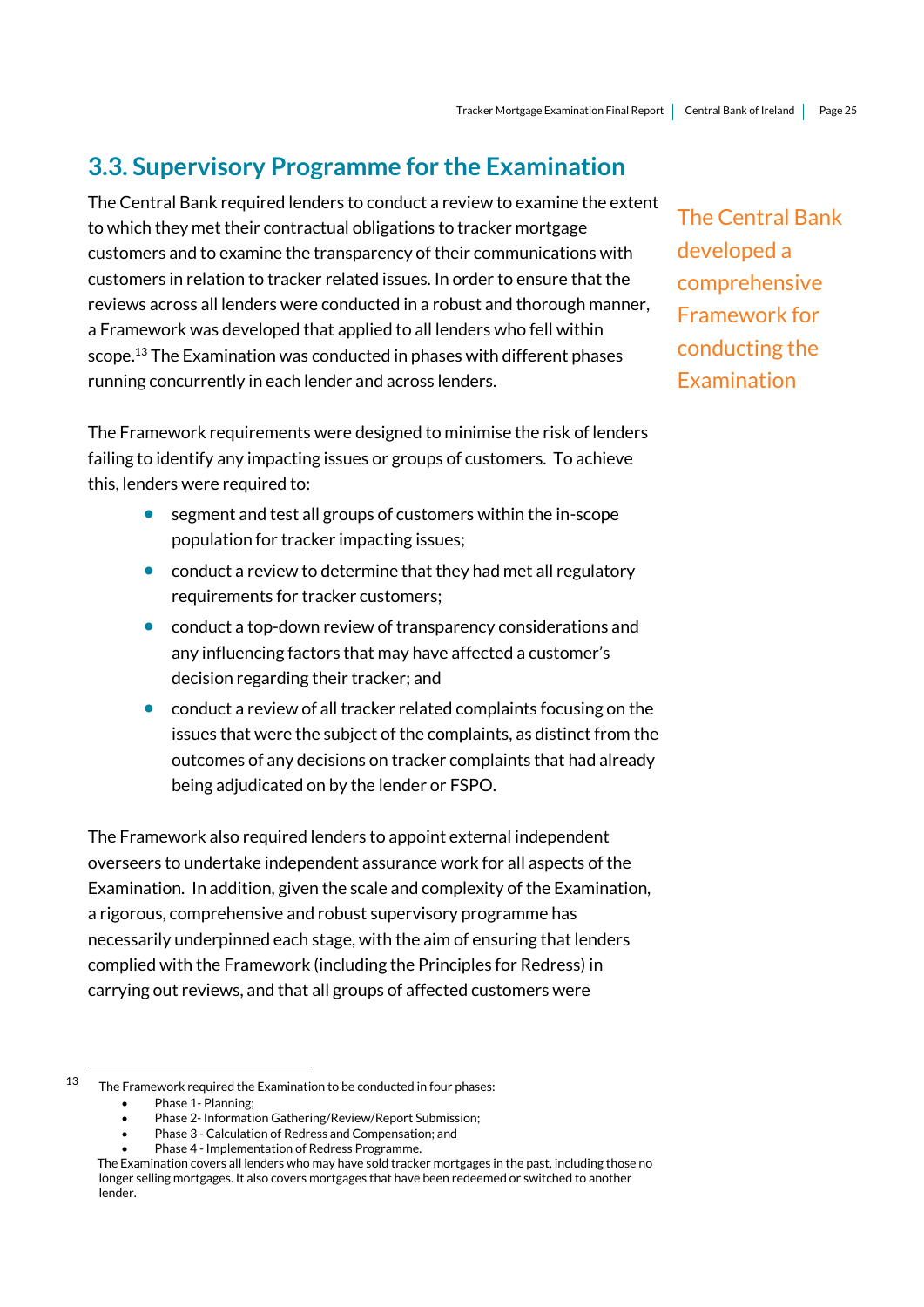identified. The Central Bank was assisted by two third parties in carrying out this work.

Chart 6, below, demonstrates the rigorous and multi-faceted approach taken to the Examination comprising a number of layers and different forms of Central Bank assurance, including desk based reviews, on-site inspections, data verification work, regular monitoring of lenders' data returns and regular engagement with lenders. In excess of 3,000 days were spent completing Central Bank on-site work throughout the course of the Examination. This was in addition to a significant level of ongoing engagement with lenders prior to, during and after the completion of the assurance work. All of this assurance work was underpinned by robust internal Central Bank governance. It should be noted that in respect of the smaller lenders, for certain elements of the assurance work and data verification work, a bespoke approach was adopted, reflecting the nature of their loan books and their individual circumstances.

#### *Chart 6- Central Bank of Ireland's Approach to the Examination*



## <span id="page-25-0"></span>**3.4. Programme of Assurance**

#### <span id="page-25-1"></span>**3.4.1. Phase 1 Desk Based Review**

The initial phase of the Examination required lenders to develop and submit a detailed plan and put governance structures and systems in place in order to conduct a comprehensive review. The Central Bank then reviewed the plans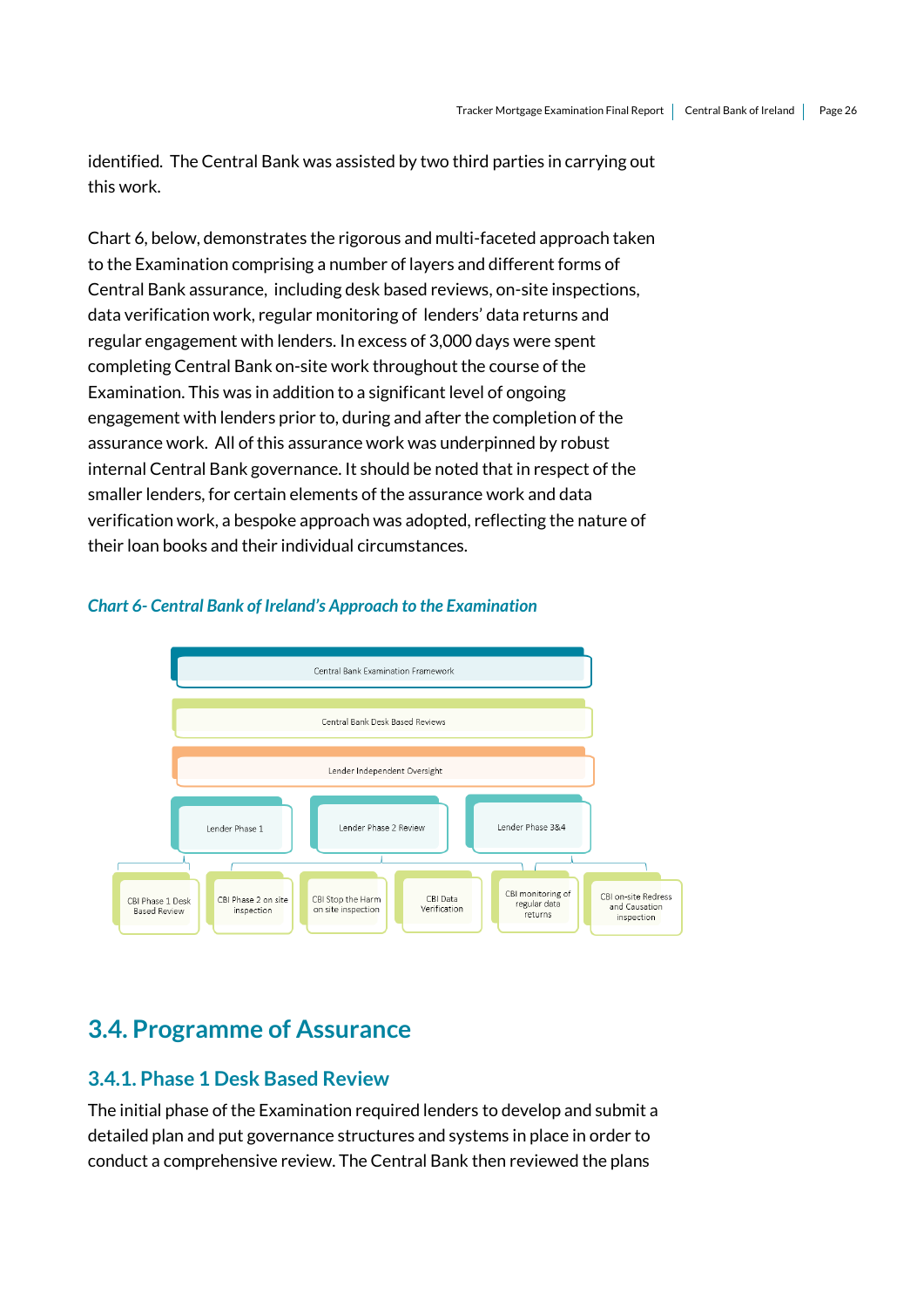submitted from lenders and, where necessary, challenged them to ensure compliance with the Framework.

#### <span id="page-26-0"></span>**3.4.2. Phase 2 Inspections**

Following desk based review and engagement with lenders, the Central Bank undertook on-site inspections of relevantlenders following their completion of the information gathering and review phase of the Examination. The scope of the inspections was to determine whether lenders' approach to their Phase 2 reviews and the conclusions they reached on groups of customers were in accordance with the Framework. The testing was focused on customer accounts considered in-scope for the Examination, but which lenders had concluded were not affected by a tracker related issue.

Where the Central Bank assurance work identified concerns with lenders' decisions or the robustness of their reviews, the Central Bank challenged lenders until such concerns were addressed. This substantial challenge and engagement resulted in the lenders including an additional c. 20, 000 customer accounts as affected.<sup>14</sup> Two lenders in particular required significant challenge to bring them in line with the expectations of the Framework.

#### <span id="page-26-1"></span>**3.4.3. Stop the Harm Inspections**

The core objective of the Central Bank's work was to require lenders to fully address the impact their actions had on affected customers. To help achieve this aim, the Central Bank developed 'Stop the Harm' principles which required lenders to:

- stop any potential harm being caused to customers at the earliest possible time;
- cease charging impacted customers the incorrect interest rate and apply the appropriate tracker interest rate (or, where this could not be determined, apply an interim reduced rate); and
- submit to the Central Bank detailed information in relation to the controls they put in place to ensure no further loss of ownership events occurred or litigation was progressed in respect of potentially impacted customers.

The Central Bank conducted on-site inspections of the controls and measures put in place by relevant lenders and followed up as appropriate.

1

<sup>14</sup> Engagements include meetings, letters, emails and conference calls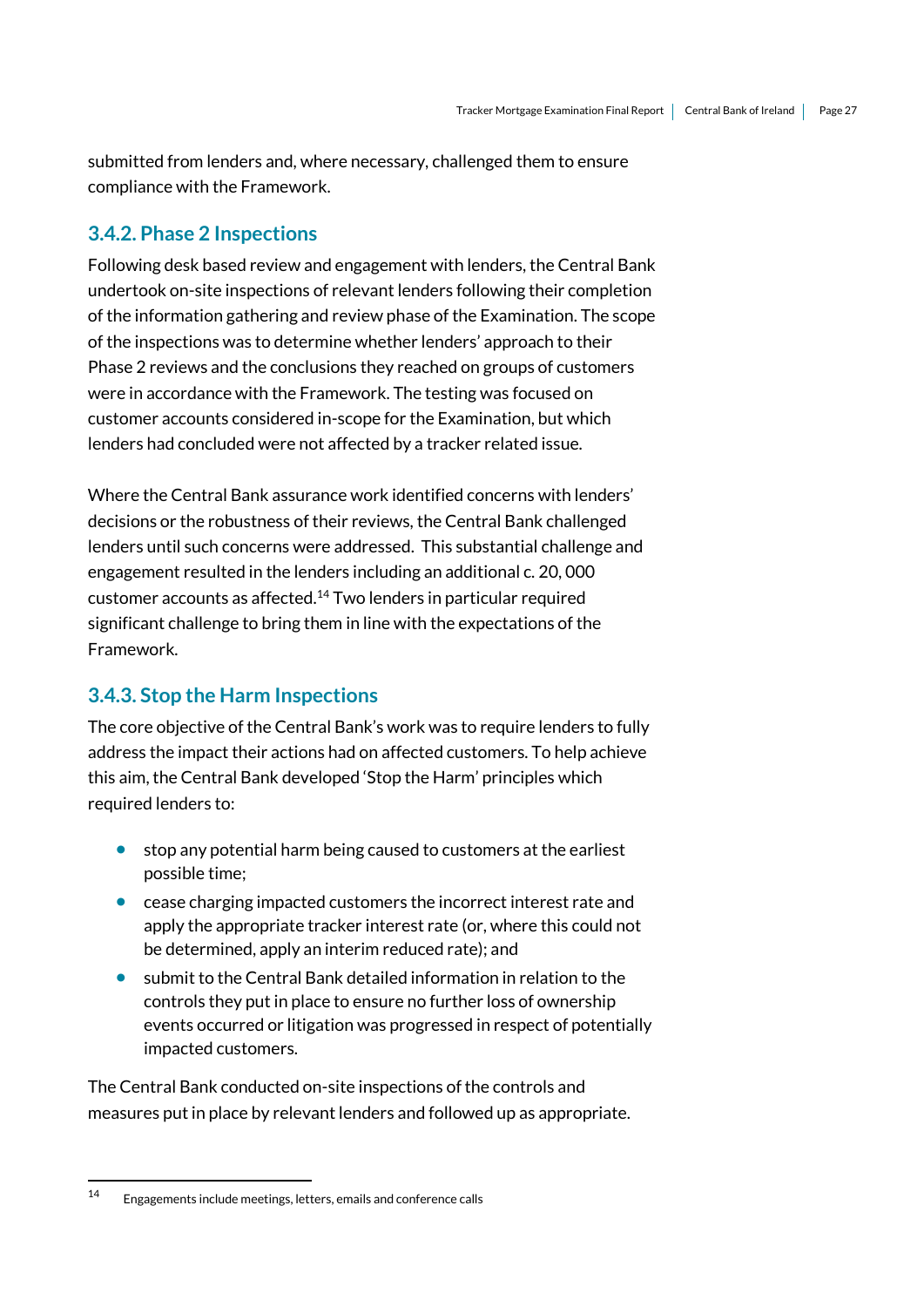#### <span id="page-27-0"></span>**3.4.4. Redress, Compensation and Causation Inspections**

The Central Bank also conducted on-site and desk based assurance work on the Redress and Compensation process of lenders (Phases 3 & 4) to ensure that lenders were operating redress and compensation payment processes in line with their redress and compensation schemes.

A small number of lenders had to revise and issue additional remediation in some cases. The work also examined the process followed by lenders when determining whether an affected customer lost possession of their property as a result of a tracker issue, to ensure that those processes were reasonable and robust.

#### <span id="page-27-1"></span>**3.4.5. Data Verification**

In addition to the assurance work undertaken to determine that the lenders' approach to the Examination was in line with the Framework, the Central Bank also conducted a data verification review across lenders.

This was done to ensure that the data on which lenders relied to conduct their reviews was robust and that lenders had reduced the risk of incorrect identification of groups of customers impacted by their failures.

The work involved an initial review of lenders' governance, processes and procedures for extracting from their systems the data they required to carry out their reviews. In the case of the five main lenders, the Central Bank then used data from those lenders to recreate groups of impacted accounts and gain assurance that lenders had not wrongly classified customers as not impacted.

In addition, the Central Bank assessed the robustness of the exclusion testing, which the lenders were required to carry out to ensure that no groups of customers were incorrectly deemed out of scope.

Lenders were also requested to produce a data breakdown which filtered the full mortgage population into accounts that were in-scope and ones that were out-of-scope.

The in-scope accounts were further broken down into two groups - impacted and not impacted accounts. This allowed the Central Bank to further examine a population of customer accounts which were considered to be 'high risk' because they were in-scope for the purposes of the Examination, were not on a tracker rate, but had been deemed unaffected by lenders.

The Central Bank carried out further targeted file testing and requested lenders to provide satisfactory explanations and evidence for their decisions in relation to this group. The Central Bank reviewed and challenged as

The Central Bank conducted a data verification review to ensure that the data on which the lenders relied to conduct their reviews was robust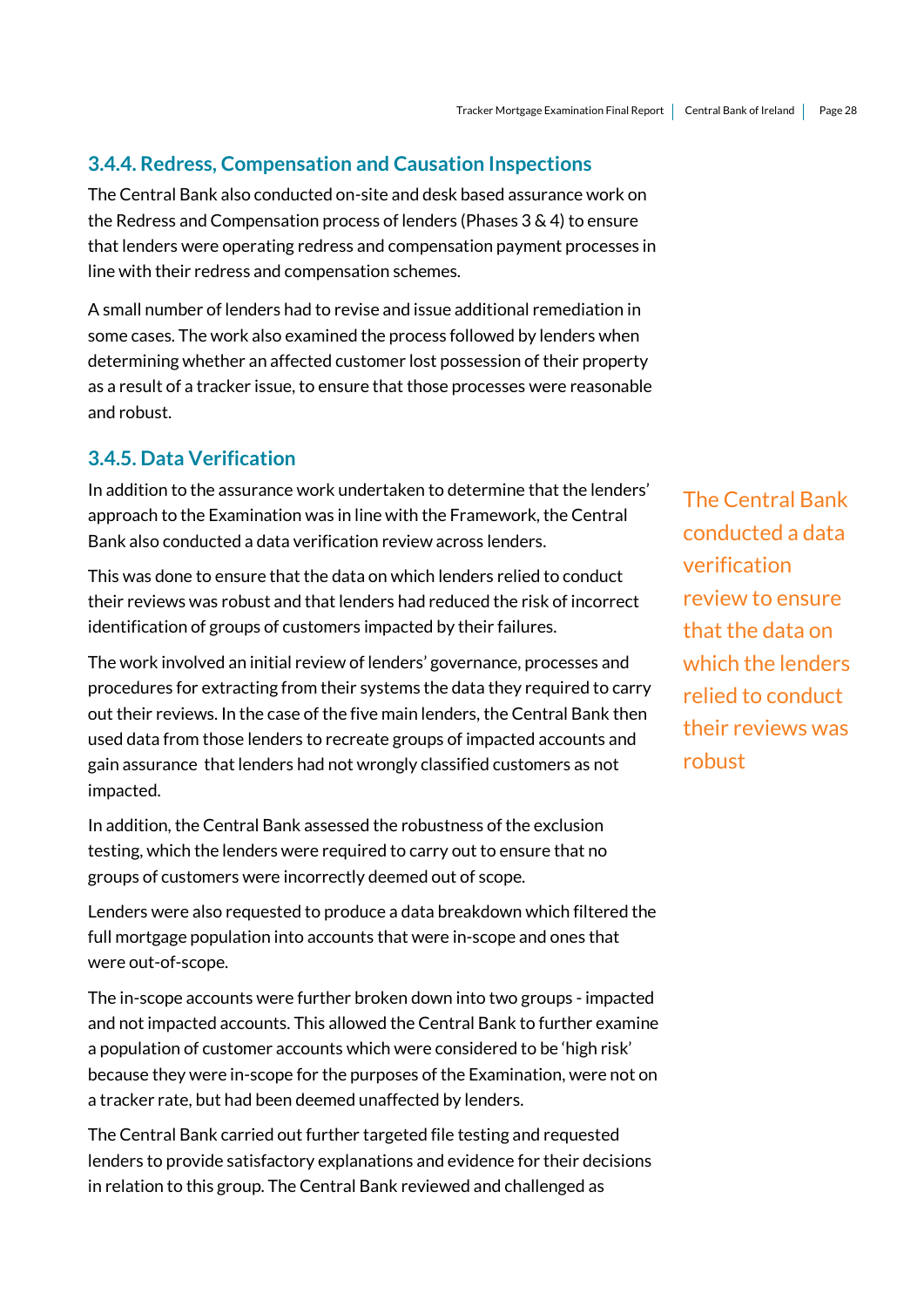necessary in order to gain assurance that these accounts were not affected by a tracker mortgage related failure. The lender data verification process is set out in Chart 7 below.

#### *Chart 7 – Lender Data Verification Process*



### <span id="page-28-0"></span>**3.5. Supervision Conclusion**

The Framework focused on the identification, by lenders, of groups of customers affected by tracker related issues from a systemic perspective. While the Central Bank is satisfied that the supervisory phase of the Examination was suitably robust and comprehensive, we are aware there is a possibility that individual customer-specific issues may be identified, which have not been captured to date. Such cases may arise through complaints to lenders and to the FSPO, appeals and court cases which we reference in Section 4.

The Central Bank is aware that some groups of customers are not satisfied with their outcomes because they were not deemed impacted under the Examination or, where they have been deemed impacted, are unhappy with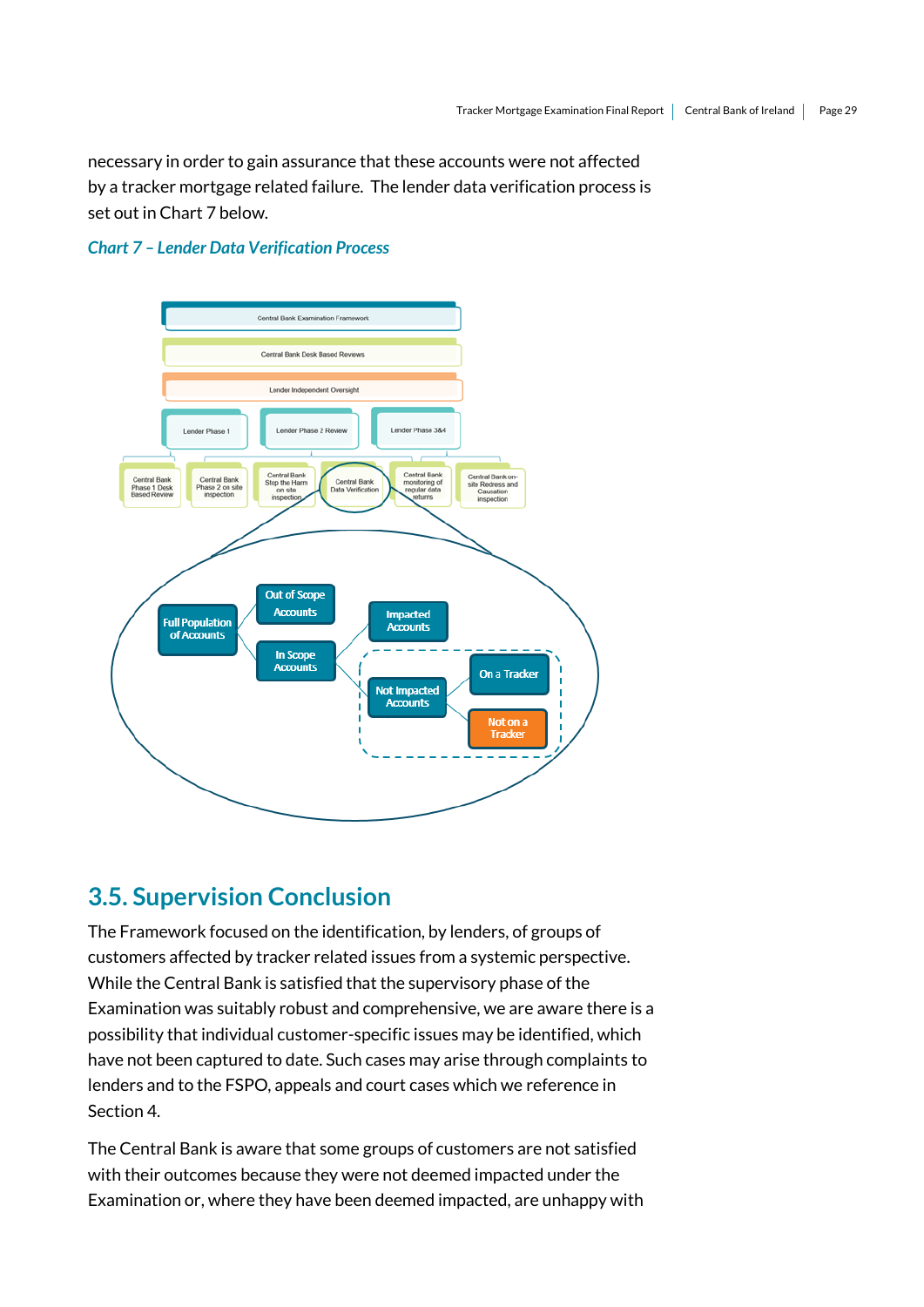the particular interest rate margin offered. Through the robust supervisory process outlined above, the Central Bank has challenged lenders to the fullest extent possible to ensure that all impacted groups were identified. The Central Bank is satisfied that, from a supervisory and legal perspective, it has worked to the limit of its mandate to ensure that where grounds were sufficiently clear and impact was established, all relevant groups have been included.

At this point in the Examination, the Central Bank is not in dispute with any lender in respect of groups of customers which should be deemed impacted, and as such is satisfied it has the required assurance in order to conclude on the supervisory phase of the Examination. In line with its consumer protection mandate, the Central Bank will continue, through ongoing supervision, to monitor outstanding redress and compensation payments to customers, to ensure that these are carried out by agreed timeframes and in line with the Principles for Redress, and to ensure that complaints and appeals are dealt with in line with the Framework.

The Central Bank will also continue to monitor the outcomes of any complaints, appeals and court cases and has also communicated to lenders the expectation that they must fully consider whether any individual customer issues arising could have the potential to impact more widely.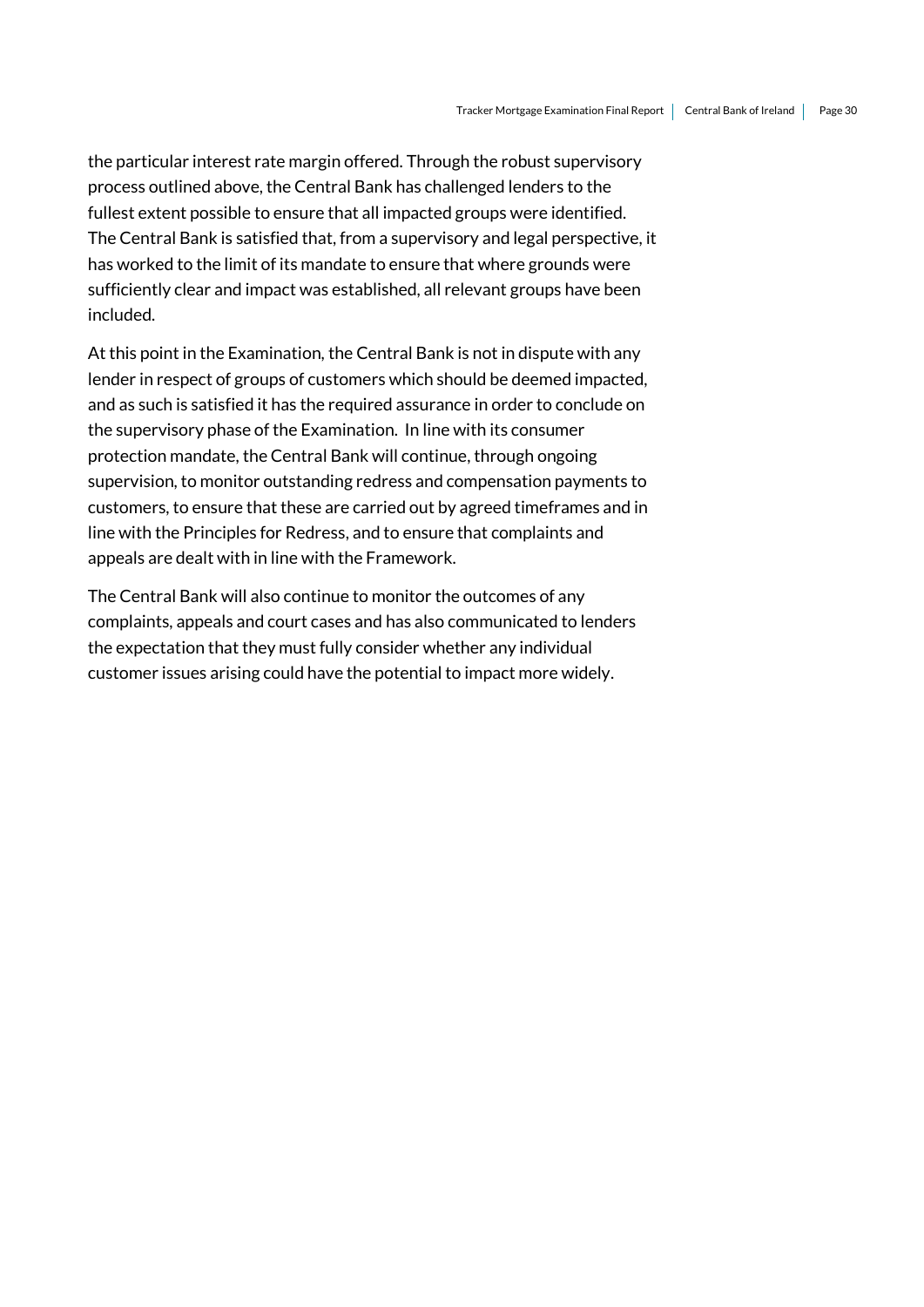## <span id="page-30-0"></span>**4. Appeals**

The Central Bank drives a system-wide industry response where we identify issues causing detriment or potential detriment to customers. Accordingly, the Framework was designed to deliver redress and compensation to affected customers.

Redress was designed to restore affected customers to the position they would have been in had the failure not occurred, while the compensation was to be appropriate and reasonable to take account of the specific circumstances of each customer to reflect the detriment caused.

As the Central Bank does not have a statutory role in dealing with individual customer complaints, the Framework required lenders to establish an independent appeals process. This process was necessary as lenders' offers of redress and compensation were made on the basis of broad-based customer groups and, as a result, may not have taken into account the personal circumstances specific to individual accounts. The appeals process was established to deal with customers who were dissatisfied with any aspect of the redress and compensation offer made to them by their lender, including circumstances where customers felt their own personal circumstances had not been appropriately addressed in the offer.

The appeals element of the Framework was to ensure that customers had further options, up to and including recourse to the courts, if they felt the redress and compensation offered by their lender was insufficient. In this way, the Central Bank was in a position to drive redress and compensation on behalf of consumers without prejudicing any further actions they may wish to take. The Central Bank, as part of the Framework, required that lenders would not rely upon or raise the Statute of Limitations as a defence in respect of any claim that an affected customer might bring against a lender to secure a remedy. This ensured that affected customers would not have been denied a remedy due to the passage of time in respect of tracker mortgage related issues.

### <span id="page-30-1"></span>**4.1. Lenders' Appeals**

Under the independent appeals process, affected customers could accept their offer for redress and compensation while still making an appeal. This ensured that a customer's need to receive payment upfront was not a determining factor in deciding whether to appeal an offer. The Central Bank Lenders could not rely upon or raise the Statute of Limitations as a defence for affected customers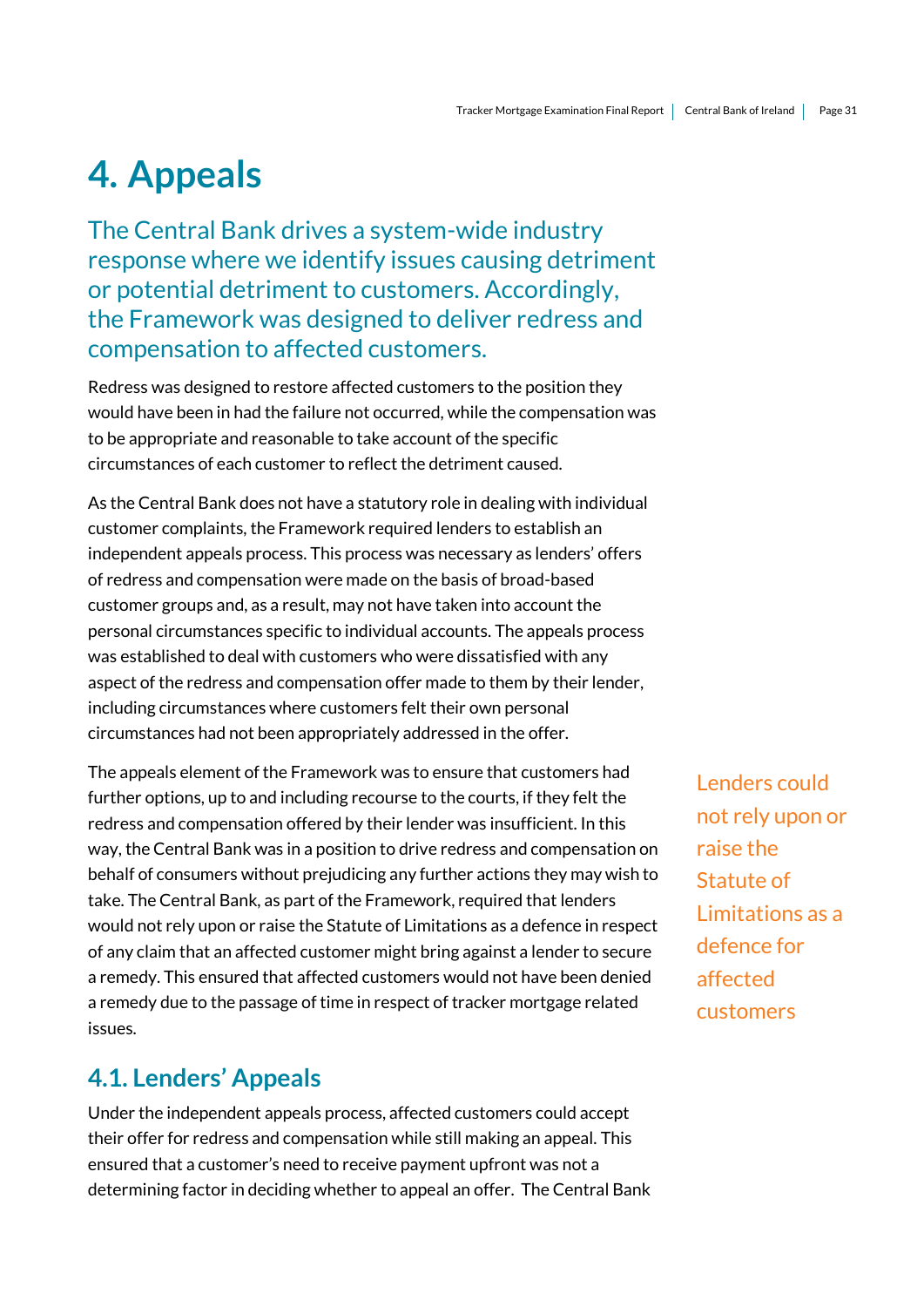also insisted that Appeals Panels could not make a less favourable finding than any offer made to affected customers pursuant to the lenders' redress and compensation schemes. Lenders are required to reimburse affected customers for their reasonable costs incurred in bringing appeals, in the event that the appeals are successful in part or in whole.

Appeals form an important part of the overall Examination process as they ensure an independent and transparent consideration of issues raised by affected customers about any aspect of the redress and compensation they have been offered. In particular, affected customers who have suffered severe detriment, and feel that their personal circumstances have not been sufficiently taken into account, may wish to bring that information forward for consideration by the Appeals Panels within a set period of time from receipt of their redress and compensation offers.

Panels must include appropriately qualified professionals and are required to be comprised at a minimum of an independent majority (including an independent chairperson). In respect of appeals from customers who have been affected in a more serious manner, panels are required to be wholly independent of the lender. All panels must include a consumer voice representative.

The Appeals Panels are operational in all relevant lenders. The independence of the appeal process is critical and allows the appeals to be heard on an unbiased basis. The Central Bank engaged with and challenged lenders on the terms of reference and procedural rules of their Appeals Panels when they were being drafted.

The independence of the Appeals Panels - of both the lender and the Central Bank - was deemed critical for their credibility. As such, the Central Bank cannot intervene in Appeals Panels' decision making but is monitoring the progress and outcomes from the appeals. The Central Bank also expects lenders to monitor the outcomes of the Appeals Panels and, where necessary, apply outcomes on any system wide issues across their wider customer population where similar customer circumstances arise.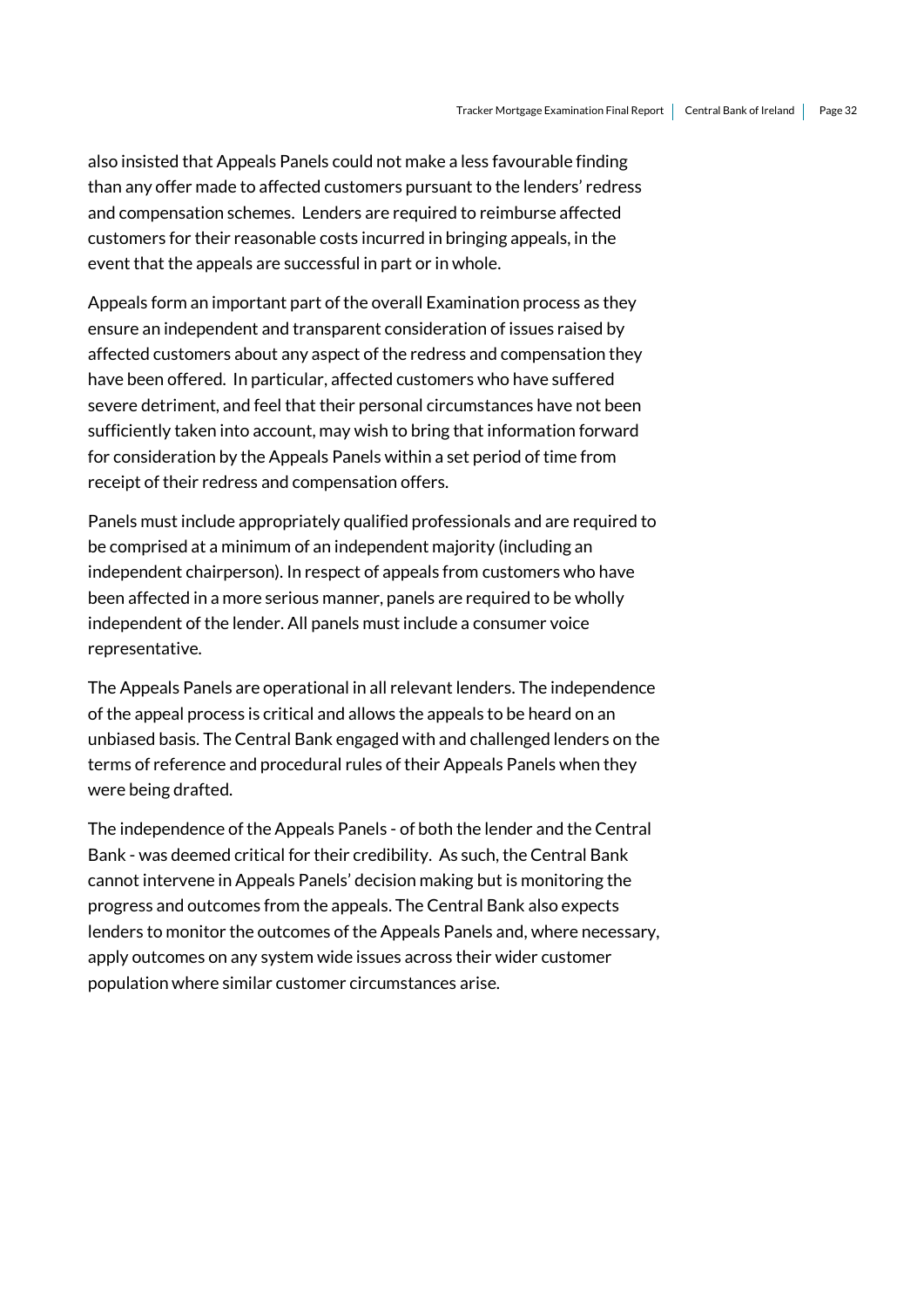## <span id="page-32-0"></span>**4.2. Appeal Outcomes**

At 31 May, c. 3,300 customers had appealed to their lenders the original compensation offer they received.<sup>15</sup> This represents c. 10 per cent of customers who have received payment. In respect of appeals lodged at end May, c. 1,800 appeal outcomes have been decided upon by Appeals Panels. Of the c. 1,800 appeals decided, 55 per cent have been upheld/partially upheld and 45 per cent have not been upheld. The majority of appeals upheld arise from awards for additional detriment of which the lender may not have been aware at the time of the original redress and compensation awarded. At 31 May 2019, Appeals Panels have awarded c. €7 million additional compensation to affected customers.

#### *Chart 8 – Appeal Outcomes*



When they were paid their initial redress and compensation, affected customers were advised of the deadline for making an appeal. About 20 per cent of affected customers who have received payments of redress and compensation are still within the time period for making appeals if they so wish. It is again critical to stress that under the Framework, customers could accept the initial redress and compensation offered and still make an appeal.

As required under the Framework, lenders have made customers aware in their initial offers of redress and compensation of their option to appeal, the relevant timelines and the option to bring a complaint to the FSPO and the courts.

<sup>.</sup> <sup>15</sup> This relates only to customers included in the Examination.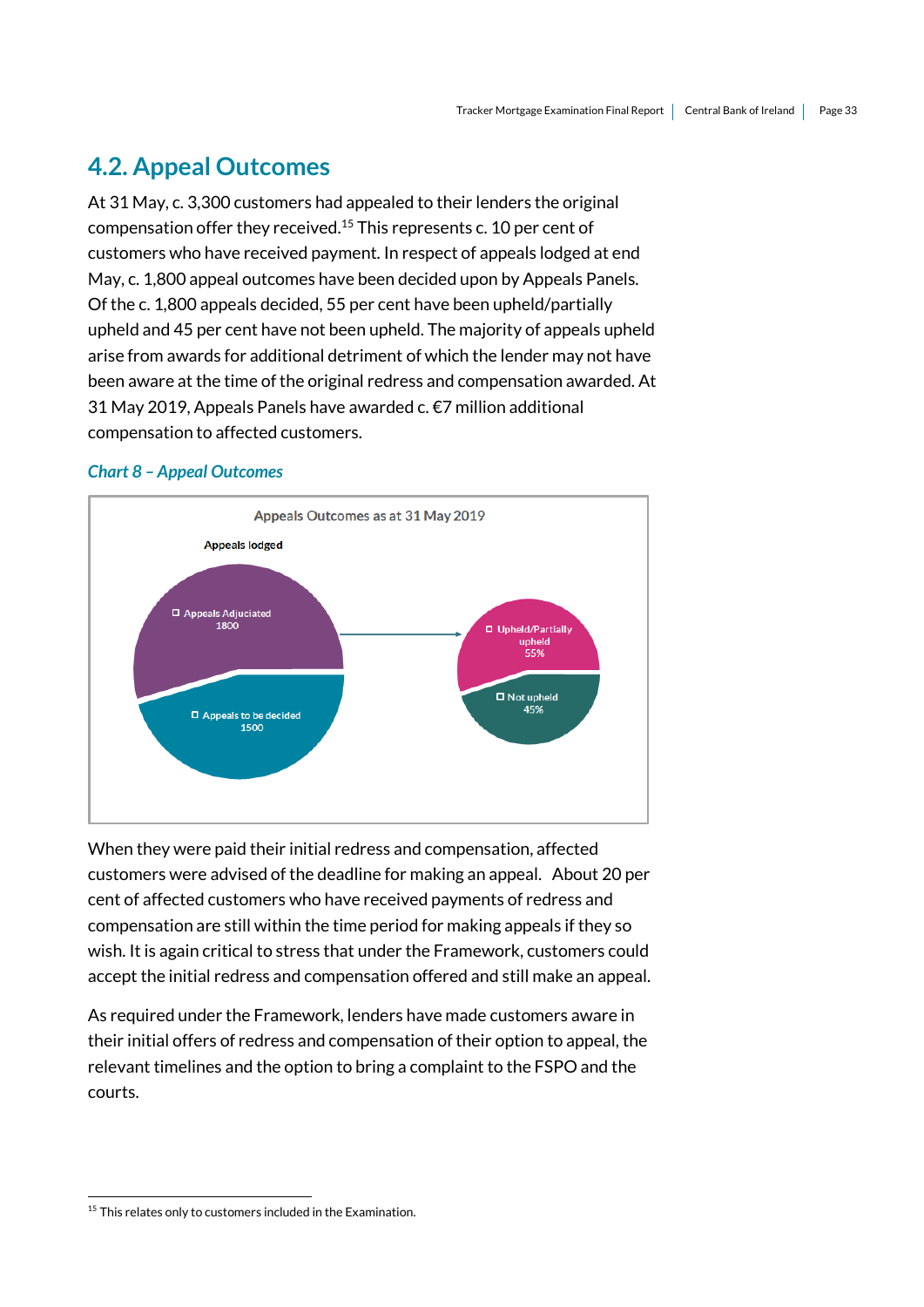## <span id="page-33-0"></span>**4.3. Financial Services and Pensions Ombudsman and the Courts**

Where affected customers have complained to their lender including where they remain dissatisfied with the outcome of their complaint, and do not accept the findings of the Appeals Panels, they also retain the option to bring a complaint to the FSPO. Customers deemed by their lender not to be affected by tracker related failures also have the right to make a complaint on their individual case within specific time limits set out in the FSPO's governing legislation.

The FSPO presents customers with a means of resolving their complaint in an independent, fair and transparent manner, which takes account of their unique personal circumstances, through an informal dispute resolution process or formal investigation (if not resolved through dispute resolution). The FSPO has the power to direct both compensation and rectification as appropriate. Final decisions of the FSPO are legally binding on both the customer and on the lender, subject only to an appeal to the High Court.

Given that the FSPO considered that the most effective and efficient way to provide redress and compensation to borrowers was for the lenders to cooperate fully with the Central Bank's Examination, it decided, in consumers' best interests, to put their complaints on hold pending the outcome of the Examination.<sup>16</sup>

However, as the supervisory phase of the Examination is now concluded, the FSPO is progressing, where possible, some previously paused complaints. Customers also have the right to directly initiate court proceedings outside of the appeals process and the FSPO, within a specified period of time. Chart 9 below sets out the processes available to customers.

<sup>1</sup> *<sup>15</sup>* Presentation to the Joint Committee on Finance, Public Expenditure and Reform, and Taoiseach by Financial Services and Pensions Ombudsman, 7 December 2017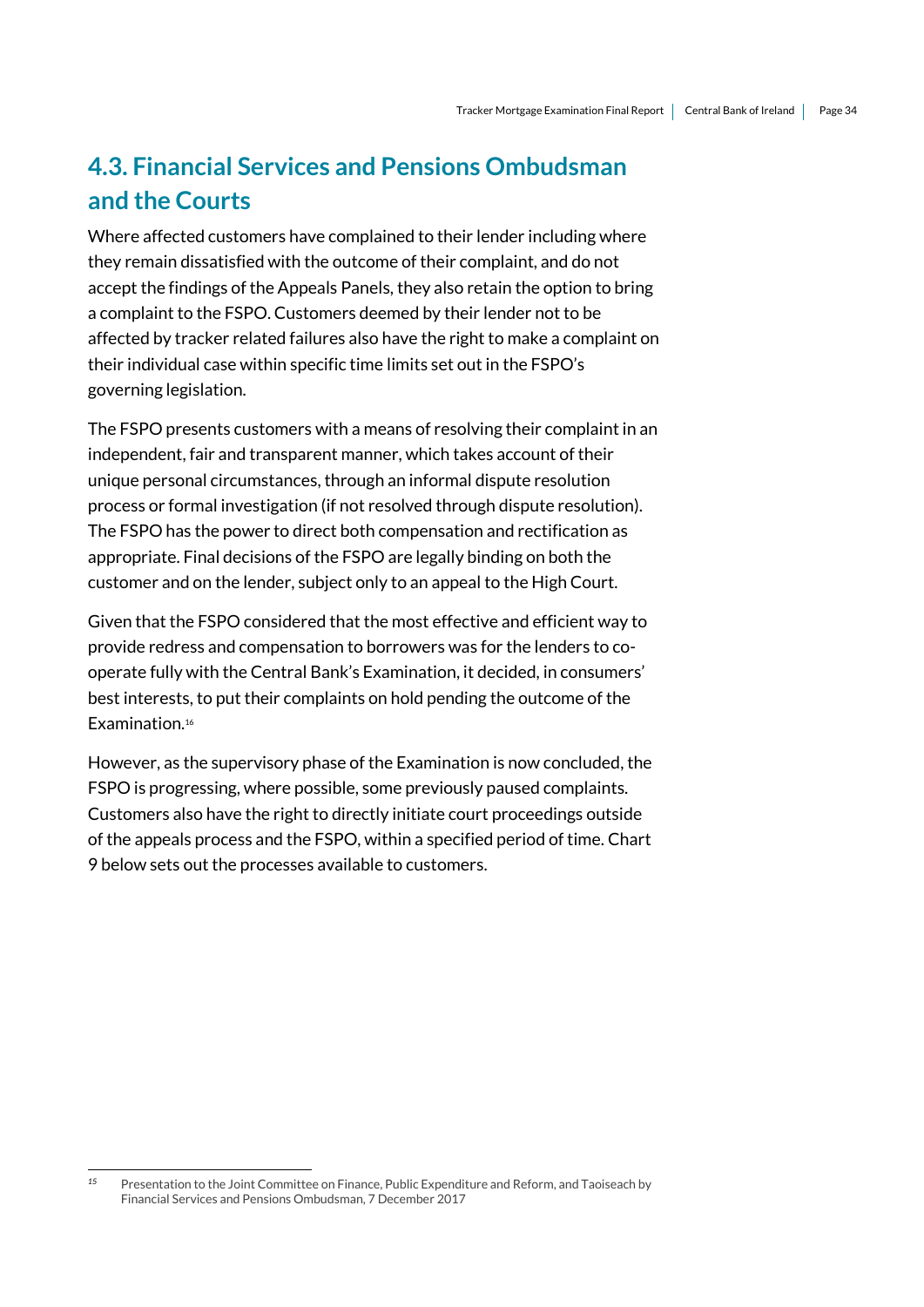

#### *Chart 9: Tracker Mortgage Examination: Process for Impacted Customers*

*Note: Processes for impacted customers are subject to certain time limits. Accordingly customers are required to take steps in the processes within those time limits.*

**\*FSPO:** An independent officer whose remit is to investigate, mediate and adjudicate unresolved complaints of customers about financial services and pension providers. If a customer remains dissatisfied with the legally binding decision of the FSPO, the customer can appeal to the High Court (within 35 days of the FSPO decision).

**\*\*Court:** Any customer can take a claim through the courts system in respect of contractual and non-contractual issues related to their mortgage account**.**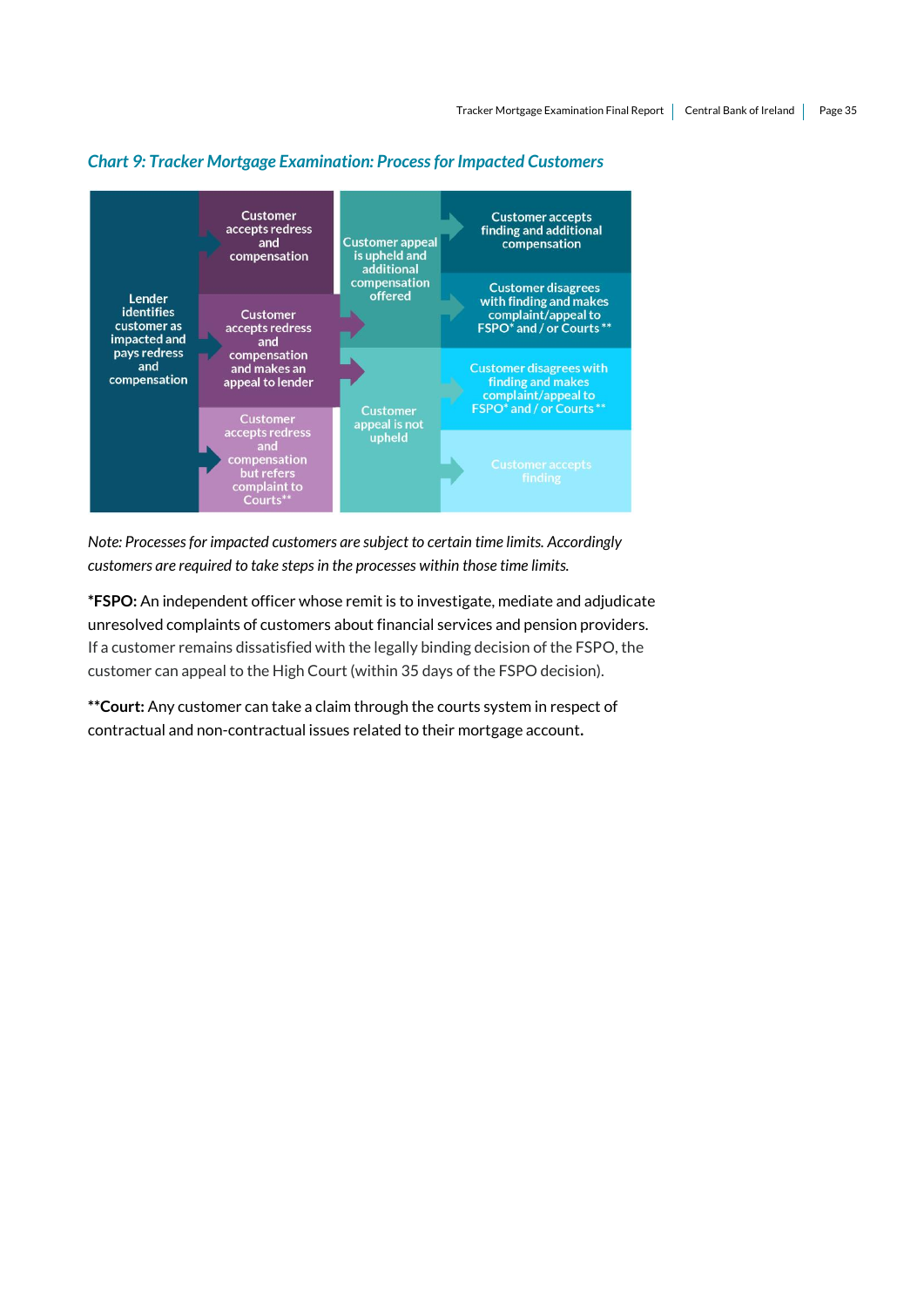## <span id="page-35-0"></span>**5. Enforcement Update**

The Central Bank seeks to enhance confidence and trust in the financial system through high quality regulation, purposeful engagement, effective gatekeeping, assertive supervision and robust enforcement.

We use our suite of enforcement tools to hold firms and individuals to account, to achieve the highest regulatory standards of compliance and to prompt firms to promote a customer focused culture from the top down. The outcomes of the supervisory phase of the Examination have been fed into our ongoing enforcement investigations. These investigations, which are comprehensive and forensic in nature, involving extensive document collection and review exercises and interviewing of former and current employees of the lenders, are considering the actions of firms and also the actions of individuals. The investigations are seeking to establish the exact circumstances of how and why customers lost their trackers and how lenders dealt with complaints relating to tracker mortgage issues.

In addition, arising out of the supervisory assurance work undertaken as part of the Examination, the Central Bank is investigating instances where lenders may have failed to have the requisite safeguards in place to ensure that they implemented the 'Stop the Harm' principles properly and as a result may have failed to prevent further detriment to customers occurring after the Examination commenced. Whilst the Central Bank cannot comment on the specifics of ongoing investigations, it can confirm that as the investigations were commenced at different times, they will conclude on different timelines. The Central Bank last month reprimanded and fined one lender for tracker mortgage failures. 17

Finally, arising from the information procured through our supervisory and enforcement work, the Central Bank will consider deployment of its toolkit, as appropriate, where fitness and probity concerns arise. For example, where tracker related behaviours investigated give rise to concerns in respect of the competency, honesty or integrity of individuals who are subsequently proposed for appointment to senior positions, the Central Bank will ensure that it exercises its gatekeeper function to appropriately challenge these individuals as part of its pre-approval process.

The investigations are seeking to establish the exact circumstances in which customers lost their trackers

<sup>1</sup> <sup>17</sup> https://www.centralbank.ie/news/article/press-release-enforcement-action-permanent-tsb-30 may-2019.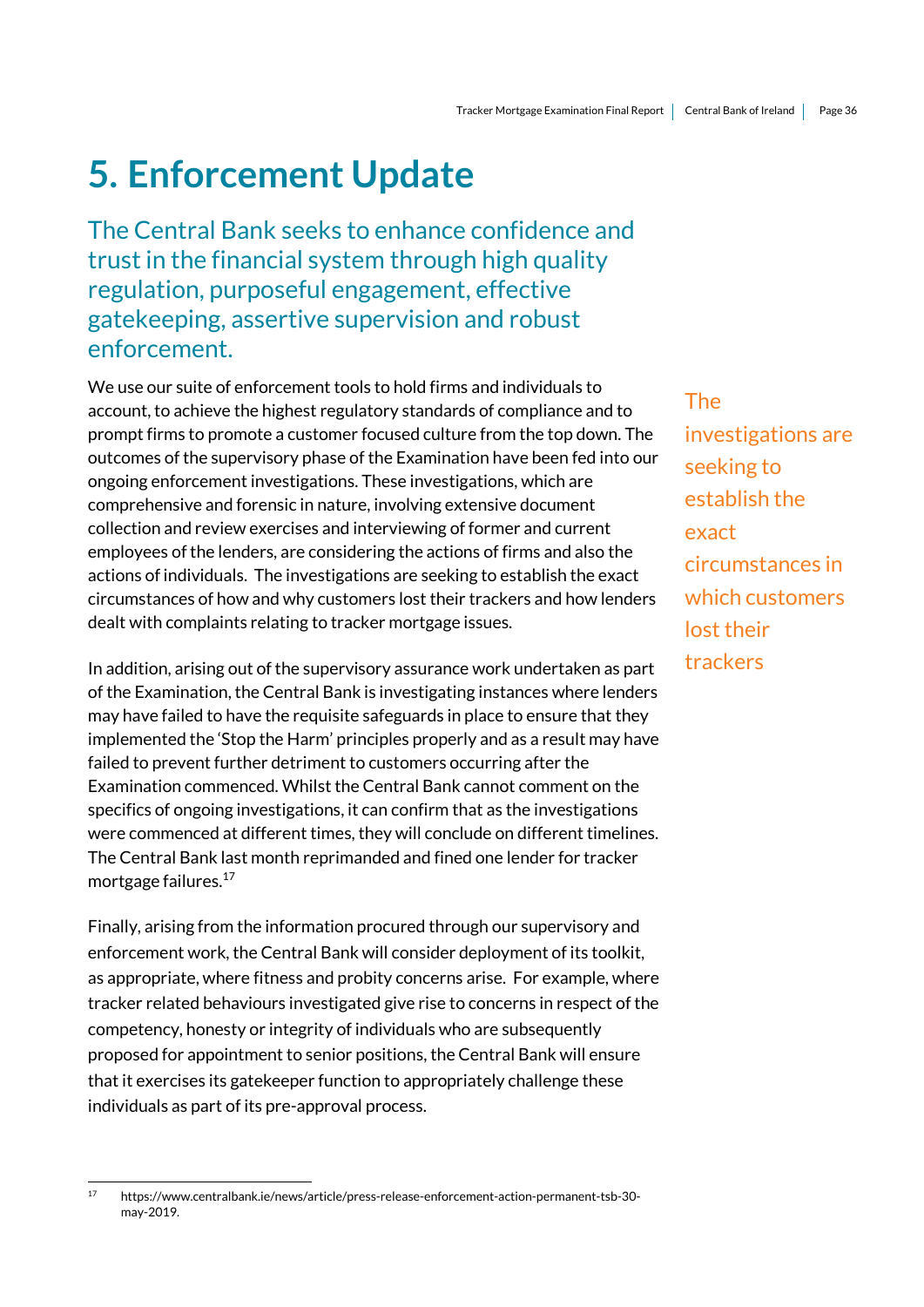## <span id="page-36-0"></span>**6. Strengthening the Regulatory Framework for Supervising Financial Conduct**

In the decade since the financial crisis, there have been a wide range of financial misconduct scandals around the world, while the Tracker Mortgage scandal has demonstrated the scale of the damage that was caused to Irish consumers.

The economic consequences of these conduct and compliance failures have been enormous. <sup>18</sup> The Chair of the Financial Stability Board noted in 2017 that global banks' misconduct costs had reached over \$320 billion – capital that could otherwise have supported up to \$5 trillion of lending to households and businesses.<sup>19</sup> In Ireland, lenders have taken combined provisions of €1.1 billion to cover both the costs of redressing and compensating their customers for tracker issues and the related administrative costs.

These failures have damaged the already fragile public trust in financial institutions - many of which had been bailed out at enormous public cost during the financial crash. This lack of trust was particularly evident in Ireland - of 28 markets surveyed as part of the Edelman Trust Barometer 2018, Ireland was the least trusting of its financial services sector. 20

Similarly, the G30 noted that banks and banking rely on trust and that while trust takes years to establish, 'it can be lost in a moment through failures caused by problematic ethics, values and behaviours.' The G30 recommended that 'the banking community as a whole needs to repair the damage done by failures in culture, values, and behaviours, and should tackle the challenge with renewed vigour and purpose to achieve tangible improvements in outcomes and reputation.'<sup>21</sup>

The Central Bank regularly reviews the legislative, regulatory and policy framework within which it operates to assess the extent to which changes may be necessary. In the immediate aftermath of the financial crisis, for

1

These failures have damaged the already fragile public trust in financial institutions

<sup>18</sup> Examples of high-profile conduct scandals since the financial crisis are highlighted in the G30's November 2018 report[: Banking Conduct and Culture, A Permanent Mindset Change](https://group30.org/images/uploads/publications/G30_Culture2018_FNL3lo-compressed.pdf)

<sup>19</sup> <sup>19</sup> https://www.bis.org/review/r170322d.pdf<br><sup>20</sup> Edelman Trust Baromater 2019

<sup>20</sup>Edelman Trust Barometer 2018.

<sup>21</sup> Se[e Banking Conduct and Culture. A Call for Sustained and Comprehensive Reform](https://group30.org/images/uploads/publications/G30_BankingConductandCulture.pdf)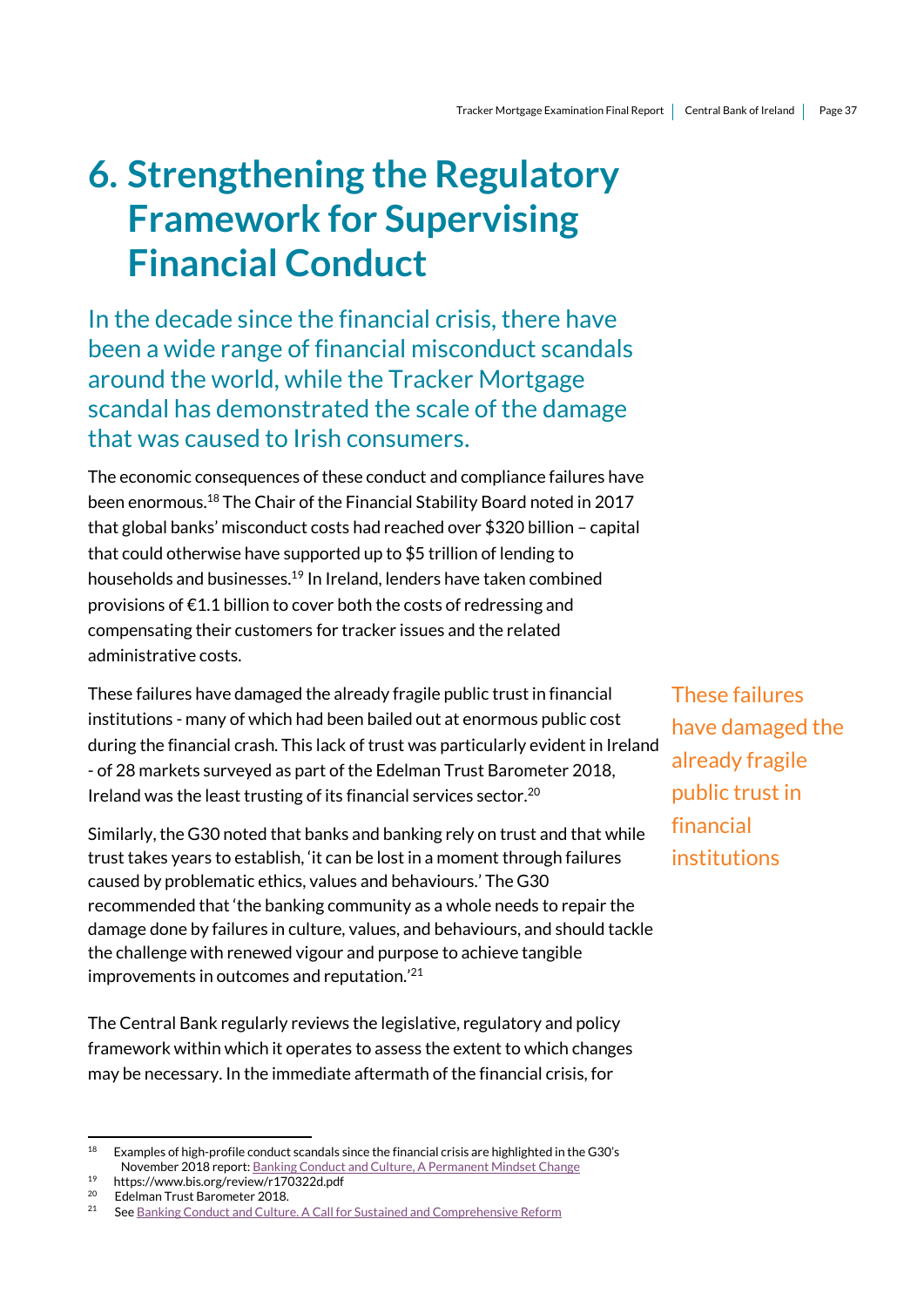example, the regulatory and supervisory frameworks were considerably strengthened.<sup>22</sup>

However, the persistence of international and domestic misconduct has highlighted why a robust regulatory system – coupling assertive supervision with strong redress and enforcement powers – will remain paramount in order to safeguard stability and to protect consumers. In keeping with that objective, and working within national and international frameworks, the Central Bank continually evolves our system for supervision for the regulated financial services sector as a whole. Our work in the Examination will feed in to that process.

In line with the increased international and national focus on financial conduct, the Central Bank has in recent years taken a number of actions to enhance its approach to conduct supervision which we summarise below.

## <span id="page-37-0"></span>**6.1. Development and Roll-Out of an Enhanced Supervisory Tool to assess Consumer Risk**

Recognising the fundamental importance of risk management in achieving the necessary shift in culture, in March 2017 the Central Bank published the Consumer Protection Risk Assessment Model. <sup>23</sup> The CPRA assists supervisors in assessing how firms identify and manage risks to consumers. It enables supervisors to assess the extent to which firms understand the risks faced by their consumers, not only from the products and services they offer, but also from the behaviour of the firms themselves and that of the wider market. The CPRA has strengthened our supervision of conduct risk and complements our sectoral thematic supervision with an intensified firmspecific focus.

## <span id="page-37-1"></span>**6.2. Enhanced Approach to Financial Conduct Regulation**

The Central Bank's mission is to serve the public interest by safeguarding monetary and financial stability and by working to ensure that the financial system operates in the best interests of consumers and the wider economy. It seeks to deliver on its mission through its combined central banking and regulatory mandates.

.

The Central Bank is enhancing is approach to supervising conduct and culture

 $22$ See Appendix 1 of the Behaviour and Culture Report for an account of the evolution of regulation and supervision since the crisis.

<sup>23</sup> https://www.centralbank.ie/news-media/press-releases/central-bank-introduces-new-consumerprotection-risk-assessment-model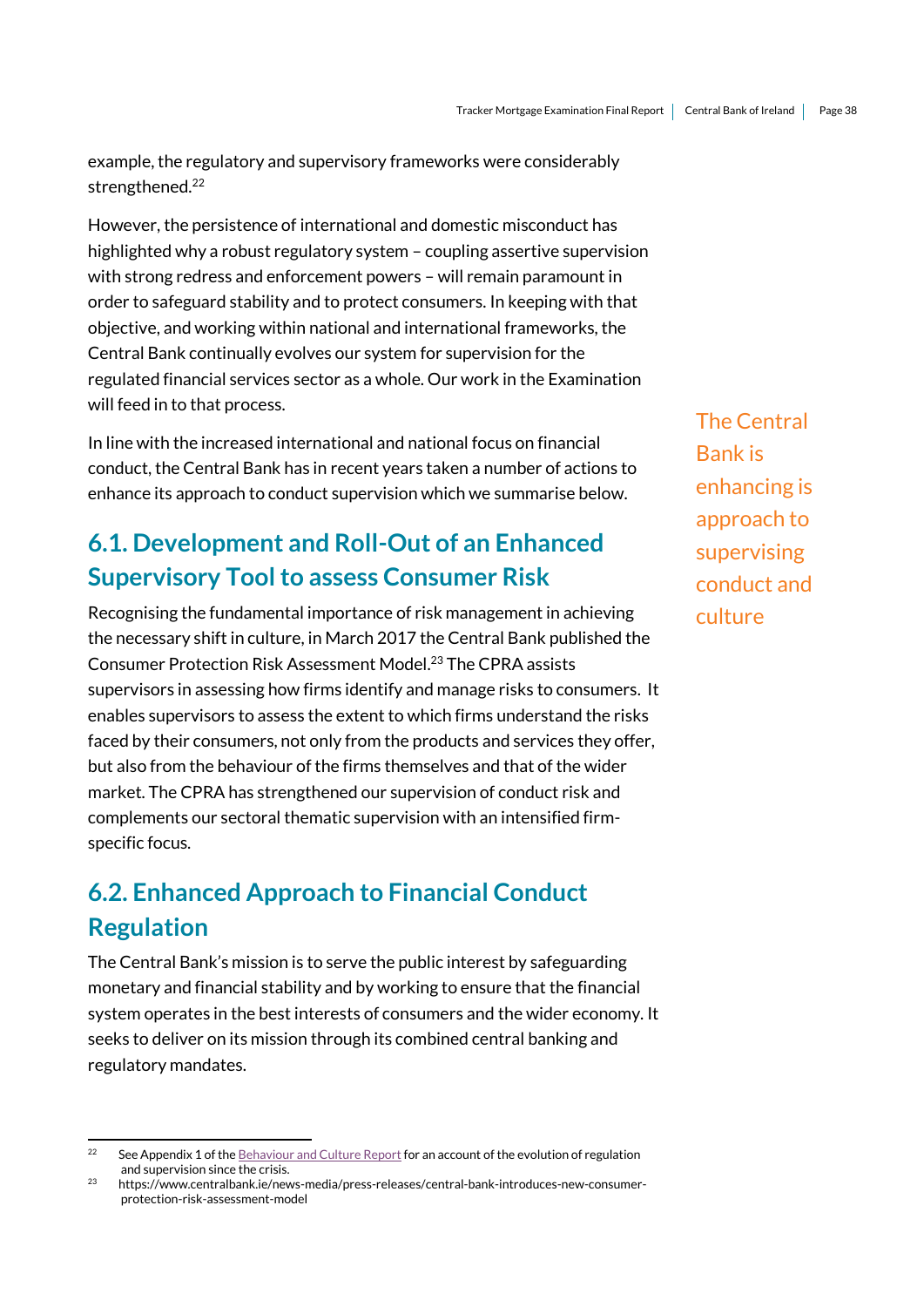In 2017, the Central Bank announced a significant re-structuring with the creation of the new Financial Conduct and Prudential Regulation Pillars. In the ensuing two years, the Central Bank enhanced its financial conduct strategy further to protect consumers and investors.

As outlined in our strategic plan 2019-2021, one of the Central Bank's main areas of strategic focus over the next three years is strengthening consumer protection, including the implementation of this enhanced approach to financial conduct regulation. This includes a greater focus on the culture and behaviour of firms and those who run them. 24

Importantly, we recognise that prudential and conduct regulation are intertwined. Financially unsound firms pose grave threats to consumers and investors. In a similar vein, we recognise that macro-financial stability and conduct regulation are intertwined: the Irish public is well aware that systemic instability is deeply damaging for consumers and investors.

### <span id="page-38-0"></span>**6.2.1. Review of the Behaviour and Culture of the Irish Retail Banks**

During the course of the Examination, the Central Bank detected a number of cultural indicators that were standing in the way of effective consumer outcomes. For example, we found banks adopting an overly narrow approach rather than embracing a customer-focused perspective; assigning insufficient resources to the Examination; or offering initial compensation proposals that fell well short of our expectations.

At the request of the Minister for Finance we conducted a review of the Behaviour and Culture of the five Irish retail banks: Allied Irish Banks, Bank of Ireland, KBC, Permanent TSB and Ulster Bank. In July 2018, we published a report which detailed our findings. 25

On the positive side, the reviews found that all five banks had recently taken steps to reinforce consideration of the consumer interest. However, the consumer-focused cultures at these banks remained under-developed and all five banks still had a considerable distance to travel.

Following on from the Behaviour and Culture Reviews, we requested the five banks to develop action plans to mitigate the risks identified in our reviews. During 2018, we met with the boards of the five main lenders to set out our expectations in relation to conduct and culture issues.

Banks have a distance to travel to embed a consumerfocused culture

<sup>1</sup> 24 [See Central Bank's Strategic Plan 2019-21](https://www.centralbank.ie/docs/default-source/publications/corporate-reports/strategic-plan/central-bank-of-ireland-strategic-plan-2019---2021.pdf?sfvrsn=5)

<sup>25</sup> The Behaviour and Culture of the Irish Retail Banks. See Section 3 which details the Central Bank's work to mitigate conduct risk, including risks stemming from ineffective culture, within firms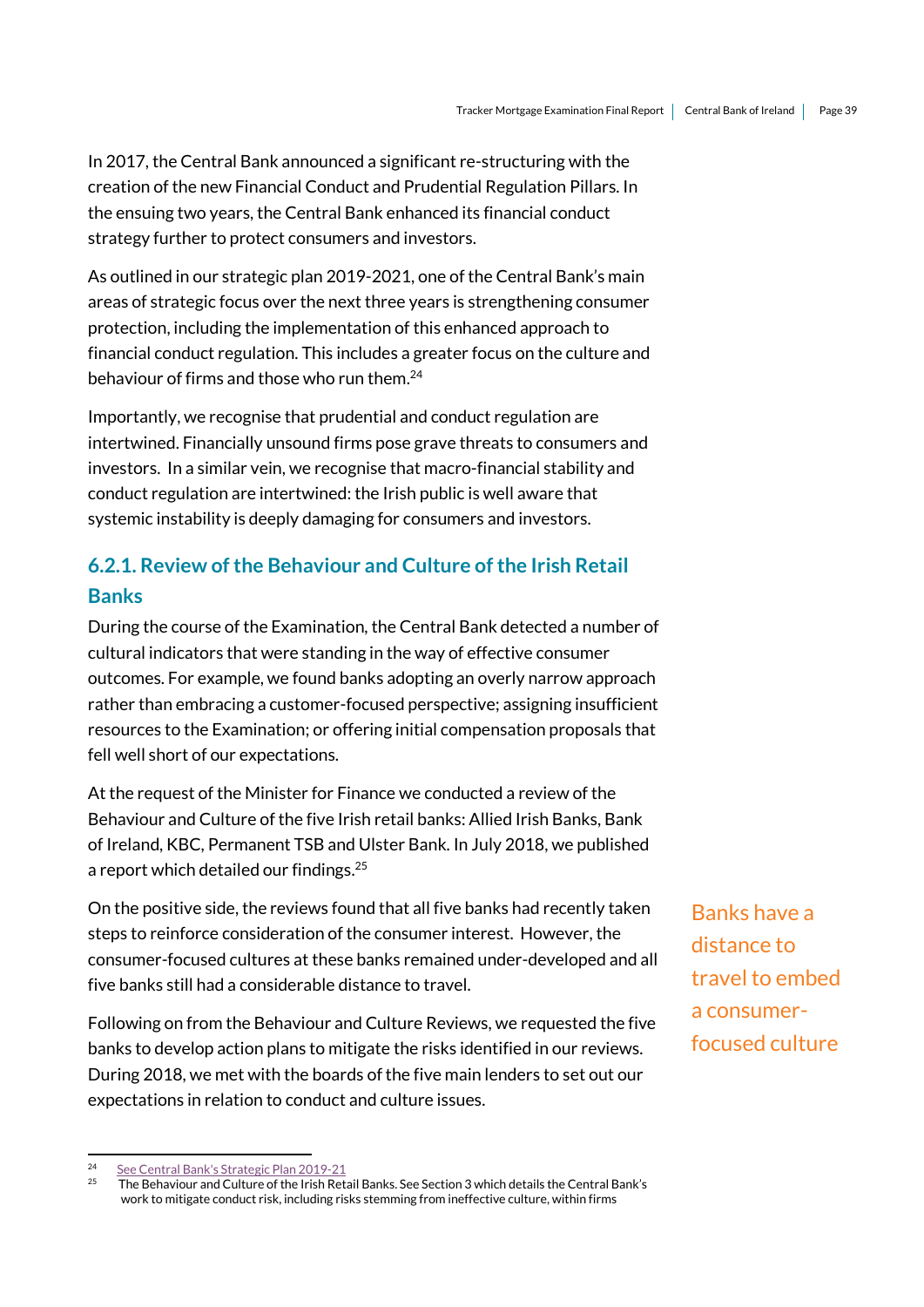While culture is a matter for each individual bank in the first instance, supervisors monitor, assess and influence culture within firms in order to guard against conduct risk and drive better outcomes for consumers. In that respect, the Central Bank expects regulated financial services providers to have comprehensive risk management frameworks in place, including conduct and consumer risk frameworks, and to manage these risks effectively. We will therefore closely monitor and challenge the delivery by the banks of their behaviour and culture plans over a multi-year cycle. Over the immediate term, we will expect to see significant developments by each bank in terms of behavioural and structural changes and the design of controls that will support a sustainable cultural change. Over the medium-to longer-term, we will expect to see concrete evidence of the effectiveness of these behaviours, structures and controls.

#### <span id="page-39-0"></span>**6.2.2. Individual Accountability Framework**

Internationally, it is recognised that culture must be continually managed and monitored at a senior level within firms. While there are already elements of such a monitoring regime in the Irish and European regulatory framework, including the Fitness & Probity Regime, the Central Bank is of the view that enhancing individual accountability is integral to the regulation of firms and individuals in financial services, and will help to foster more effective culture and clarity of responsibilities so that staff and senior managers within firms promote consumer interests and proactively address problems. We have recommended a new Individual Accountability Framework which would apply to banks and other regulated financial service providers.<sup>26</sup> The proposed Individual Accountability Framework consists of four key elements:

- the introduction of a Senior Executive Accountability Regime ('SEAR') to ensure clearer responsibility and accountability by placing obligations on firms and senior individuals within them to set out clearly where responsibility and decision-making lie for their business;
- enforceable Conduct Standards which set out the basic standards of behaviour the Central Bank expects of regulated firms and the individuals working within them;
- enhancements to our enforcement processes to cater for the introduction of enhanced individual accountability, particularly at

.

**Enhancing** individual accountability will help to foster more effective culture

<sup>&</sup>lt;sup>26</sup> These recommendations were contained in our submission to the Law Reform Commission in January 2018 and again in our July 2018 report to the Minister for Finance.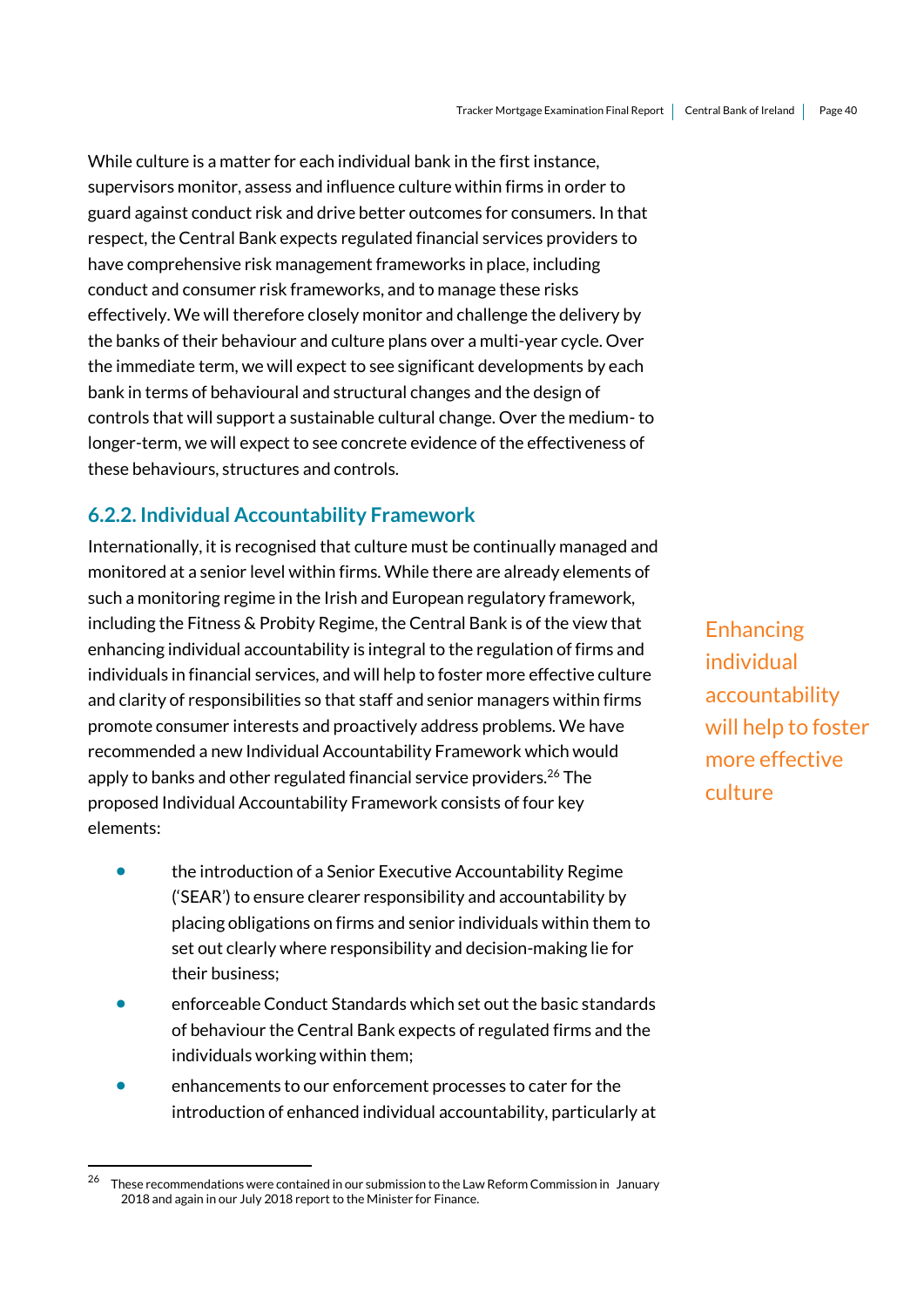senior levels, so the Central Bank may pursue individuals directly for their misconduct under the Administrative Sanctions Procedure; and

 enhancements to the current Fitness and Probity ('F&P') regime to strengthen the onus on firms to proactively assess the fitness and probity of key staff, and to enhance the Central Bank's oversight function of these staff.

The Central Bank considers these reforms to be necessary enhancements to its supervisory and enforcement toolkit in order to deliver an effective and credible individual accountability framework which supports achievement of the stated objectives. While the proposed reforms are ultimately a matter for the Oireachtas, the Central Bank is actively engaged with the Department of Finance in the development of legislative provisions in the context of the proposed Central Bank (Amendment) Bill.

#### <span id="page-40-0"></span>**6.2.3. More Intrusive Supervision**

The Central Bank has also committed to conducting more frequent, targeted conduct supervision of those firms that pose the greatest potential harm to consumers, including robust challenge of boards and executive management. This will substantially strengthen our supervision of conduct risk and will complement our sectoral thematic supervision with an intensified firmspecific focus. We will accordingly scale up our conduct supervision resources to support this model.

Those firms that have a lower potential adverse impact will continue to be supervised through thematic and event-driven supervision, with the Central Bank taking targeted enforcement action against firms across all impact categories whose poor behaviour risks jeopardising consumer protection.

It is inevitable that future consumer protection issues will arise that could not reasonably have been foreseen or that may be the result of fraud, criminal conduct or human error. In those circumstances, it is crucial that regulated firms swiftly remediate any consumer detriment.

The Central Bank works to ensure that our system of supervision is kept under continuous review, and that where systemic issues arise, we take corrective action to ensure consumer detriment is redressed. The Tracker Mortgage Examination has demonstrated our determination to deliver on that commitment.

The Central Bank will conduct more frequent, targeted conduct supervision of those firms that pose the greatest potential harm to consumers